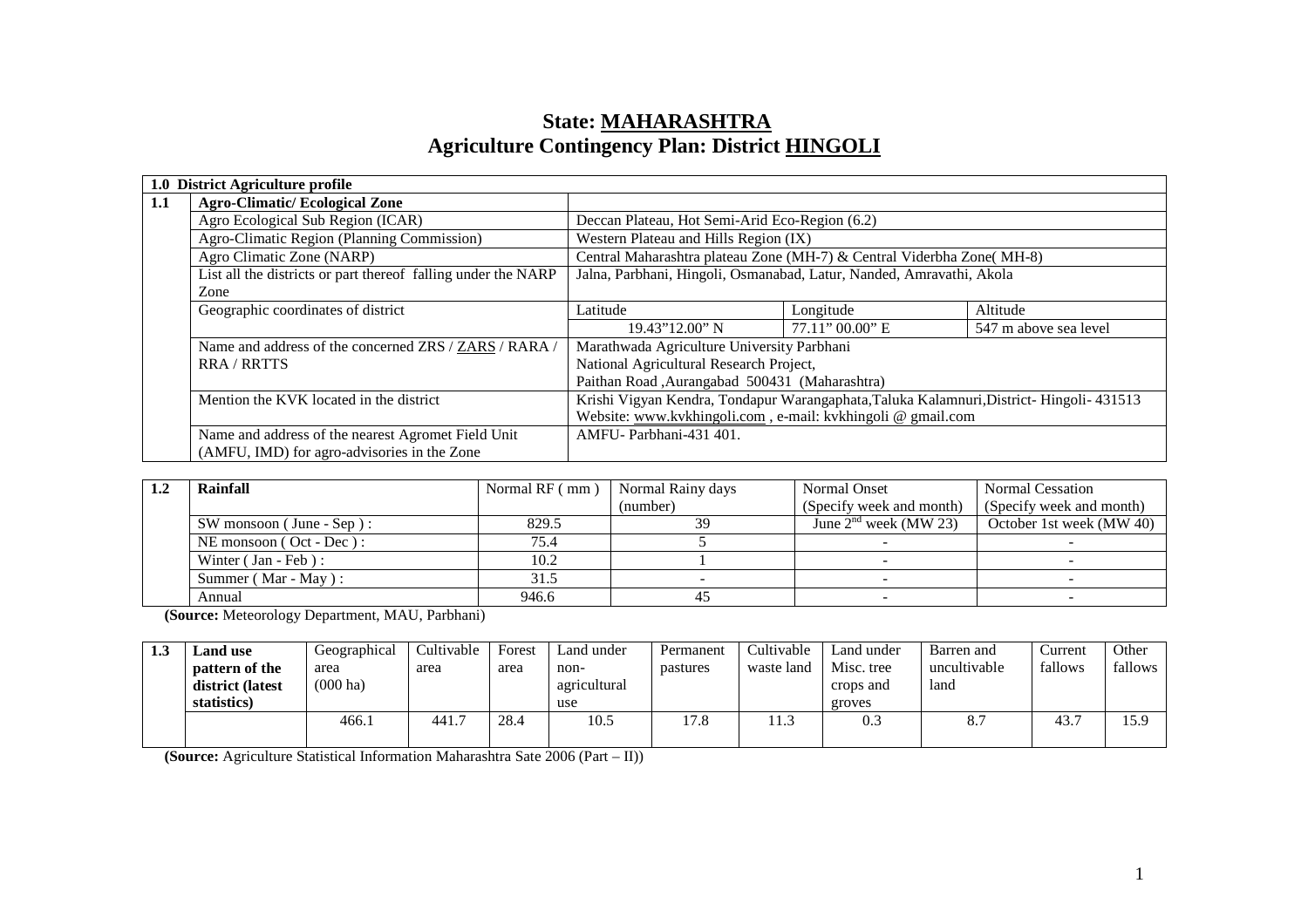| 1.4 | <b>Maior Soils</b>         | 600 <sub>ha</sub><br>Area | of total<br>$\frac{9}{6}$ .<br>Percent |  |  |
|-----|----------------------------|---------------------------|----------------------------------------|--|--|
|     | Deep black cotton soils    | 186.40                    | 36.34                                  |  |  |
|     | Medium Deep<br>black soils | 40.77                     | 7.95                                   |  |  |
|     | Shallow black soils        | 285.81                    | ---<br>55.                             |  |  |

**(Source:** NBSS and LUP, Nagpur)

| - 1. | Agricultural land use         | $\cdot$ 000 ha<br>Area | $\mathbf{0}/2$<br>Cropping intensity<br>$\prime$ |
|------|-------------------------------|------------------------|--------------------------------------------------|
|      | <b>Net</b><br>t sown area     | 382.1                  | $\sim$ $\sim$ $\sim$<br>10 I .O                  |
|      | a sown more than once<br>Area | 120.4                  |                                                  |
|      | Gross cropped area            | 502.5                  |                                                  |

| 1.6 | <b>Irrigation</b>                                         | Area ('000 ha) |                | Percent (%)                             |  |
|-----|-----------------------------------------------------------|----------------|----------------|-----------------------------------------|--|
|     | Net Irrigated area                                        | 88.9           | 17.7           |                                         |  |
|     | Gross irrigated area                                      | 204.3          |                | $\sim$                                  |  |
|     | Rainfed area                                              | 293.2          |                |                                         |  |
|     | Sources of Irrigation (Give the data)                     | <b>Number</b>  | Area ('000 ha) | $(\%)$                                  |  |
|     | Canals                                                    |                | 45.4           | 51.1                                    |  |
|     | Tanks                                                     | ۰.             | 3.9            | 4.4                                     |  |
|     | Open wells                                                |                | 23.8           | 26.8                                    |  |
|     | Bore wells                                                | ٠              | 13.6           | 15.3                                    |  |
|     | Lift irrigation                                           |                | 0.2            | 0.2                                     |  |
|     | Other sources (Farm ponds)                                | ۰.             | 1.8            | 2.0                                     |  |
|     | Total                                                     |                | 88.9           | 100.0                                   |  |
|     | No. of tractors                                           |                |                |                                         |  |
|     | Pump sets                                                 | ٠              |                |                                         |  |
|     | Micro-irrigation (2009-10) Drip 0.23 and sprinkler 0.41ha | ٠              | 0.64           |                                         |  |
|     | Groundwater availability and use                          | No. of blocks  | % area         | <b>Quality of water</b>                 |  |
|     | Over exploited                                            | ۰              | ۰              |                                         |  |
|     | Critical                                                  | ۰              | $\sim$         |                                         |  |
|     | Semi-critical                                             | Ξ.             | $\sim$         | $\blacksquare$                          |  |
|     | Safe                                                      | Ξ.             | ۰              |                                         |  |
|     | Waste water availability and use                          | ۰              |                |                                         |  |
|     | Ground water quality                                      |                |                | Suitable for drinking<br>and irrigation |  |

\* Over-exploited: groundwater utilization > 100%; critical: 90-100% semi-critical: 70-90%; safe: < 70%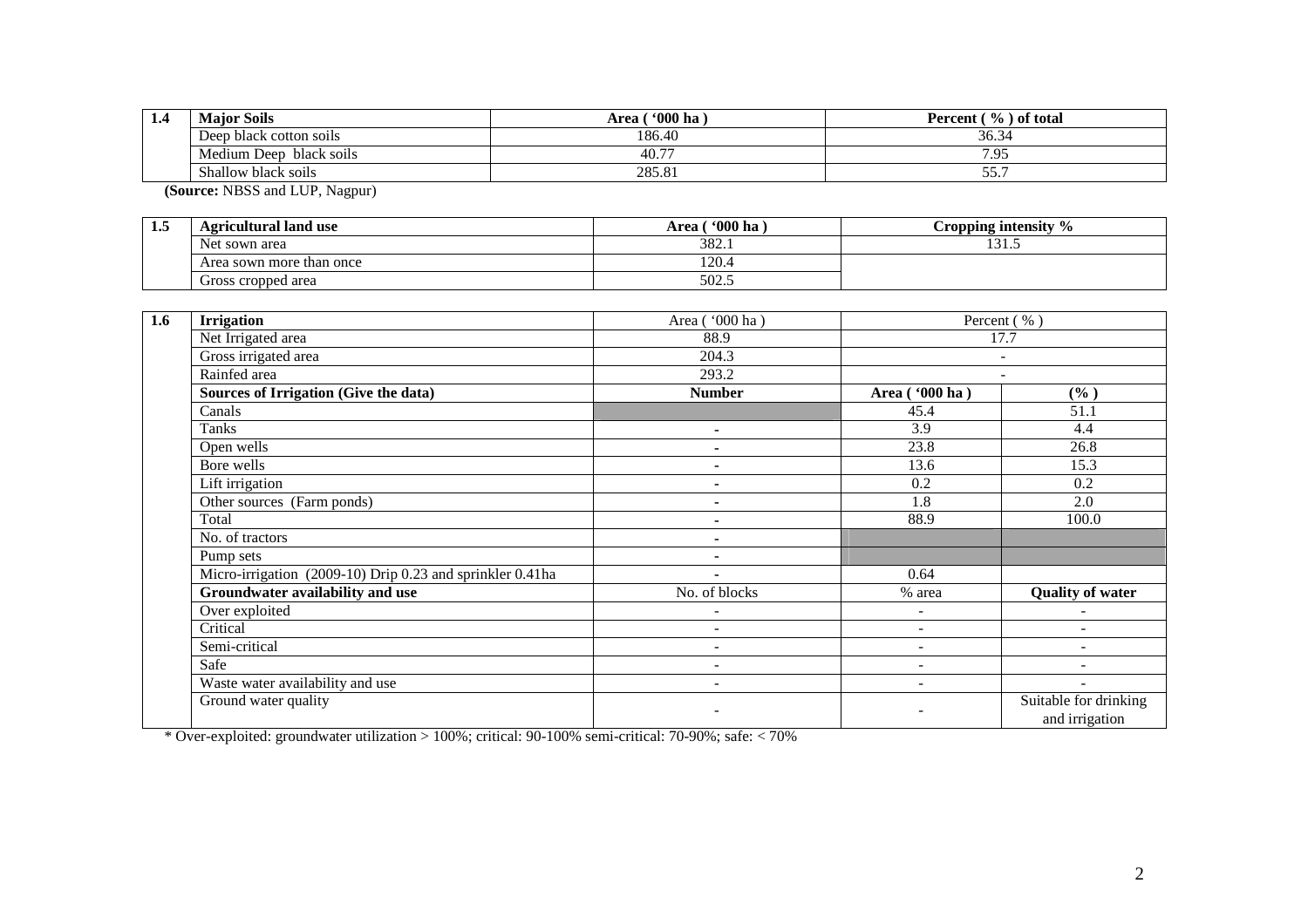#### **1.7 Area under major field crops & horticulture etc.**

| Major Field Crops<br>cultivated |                          |                          |                          | Area ('000 ha)           |                              |                          |                          |                          |              |
|---------------------------------|--------------------------|--------------------------|--------------------------|--------------------------|------------------------------|--------------------------|--------------------------|--------------------------|--------------|
|                                 |                          | <b>Kharif</b>            |                          |                          | Rabi                         |                          | <b>Summer</b>            |                          |              |
|                                 | <b>Irrigated</b>         | <b>Rainfed</b>           | <b>Total</b>             | <b>Irrigated</b>         | <b>Rainfed</b>               | <b>Total</b>             | <b>Irrigated</b>         | Rainfed                  | <b>Total</b> |
| Soybean                         | $\blacksquare$           | 126.3                    | 126.3                    | $\sim$                   | ۰                            | $\overline{\phantom{a}}$ | $\overline{\phantom{a}}$ | ۰.                       | 126.3        |
| Cotton                          | $\overline{\phantom{a}}$ | 67.0                     | 67.0                     | Ξ.                       | $\qquad \qquad \blacksquare$ | $\overline{\phantom{a}}$ | $\overline{\phantom{a}}$ | $\overline{\phantom{0}}$ | 67.0         |
| Sorghum                         | $\blacksquare$           | 60.3                     | 60.3                     | $\sim$                   | 21.7                         | 21.7                     | $\overline{\phantom{a}}$ | $\overline{\phantom{0}}$ | 82.0         |
| Pigeon pea                      | $\overline{a}$           | 25.2                     | 25.2                     | $\overline{\phantom{a}}$ | $\overline{\phantom{a}}$     | $\overline{\phantom{a}}$ | $\overline{\phantom{a}}$ | $\overline{\phantom{a}}$ | 25.2         |
| Green Gram                      | $\overline{\phantom{a}}$ | 20.4                     | 20.4                     | $\overline{\phantom{a}}$ | $\overline{\phantom{a}}$     | $\overline{\phantom{a}}$ | $\overline{\phantom{0}}$ | $\blacksquare$           | 20.4         |
| Black gram                      | $\overline{\phantom{a}}$ | 17.4                     | 17.4                     | $\overline{\phantom{a}}$ | $\overline{\phantom{a}}$     | $\overline{\phantom{a}}$ | $\blacksquare$           | ۰.                       | 17.4         |
| Wheat                           | $\blacksquare$           | $\sim$                   | $\overline{\phantom{a}}$ | 35.4                     | ۰                            | 35.4                     | $\overline{\phantom{0}}$ |                          | 35.4         |
| Gram                            | $\overline{\phantom{a}}$ | $\overline{\phantom{a}}$ | $\overline{\phantom{a}}$ | $\blacksquare$           | 33.0                         | 33.0                     | $\overline{\phantom{0}}$ | ۰.                       | 33.0         |
| Safflower                       | $\overline{\phantom{a}}$ | $\sim$                   | $\overline{\phantom{a}}$ | $\overline{\phantom{a}}$ | 26.4                         | 26.4                     | $\blacksquare$           | ۰.                       | 26.4         |
| Sunflower                       | $\overline{\phantom{a}}$ | $\overline{\phantom{a}}$ | $\overline{\phantom{a}}$ | 6.8                      | $\overline{\phantom{0}}$     | 6.8                      | $\overline{\phantom{0}}$ | $\blacksquare$           | 6.8          |
| Groundnut                       | $\overline{\phantom{a}}$ | $\overline{\phantom{a}}$ | $\overline{\phantom{a}}$ | $\overline{\phantom{a}}$ | $\overline{\phantom{a}}$     | $\overline{\phantom{a}}$ | 4.8                      |                          | 4.8          |
| Sugarcane                       | $\overline{\phantom{a}}$ | $\overline{\phantom{a}}$ | $\overline{\phantom{a}}$ | 12.3                     | $\overline{\phantom{a}}$     | $\overline{\phantom{0}}$ | $\overline{\phantom{a}}$ |                          | 12.3         |

(Source: JDA's ZREAC report, Kharif & rabi , 2010 )

| <b>Horticulture crops - Fruits</b>     | Total area (000 ha) |
|----------------------------------------|---------------------|
| Banana                                 | 2.00                |
| Orange (Santra)                        | 3.50                |
| Sweet Orange (Mosambi)                 | 3.00                |
| Mango                                  | 0.50                |
| Papaya                                 | 0.40                |
| Anola                                  | 0.40                |
| Total                                  | 10.10               |
| <b>Horticulture crops - Vegetables</b> | <b>Total area</b>   |
| Tomato                                 | $\blacksquare$      |
| Brinjal                                | $\blacksquare$      |
| Okra (Bhendi)                          | ۰                   |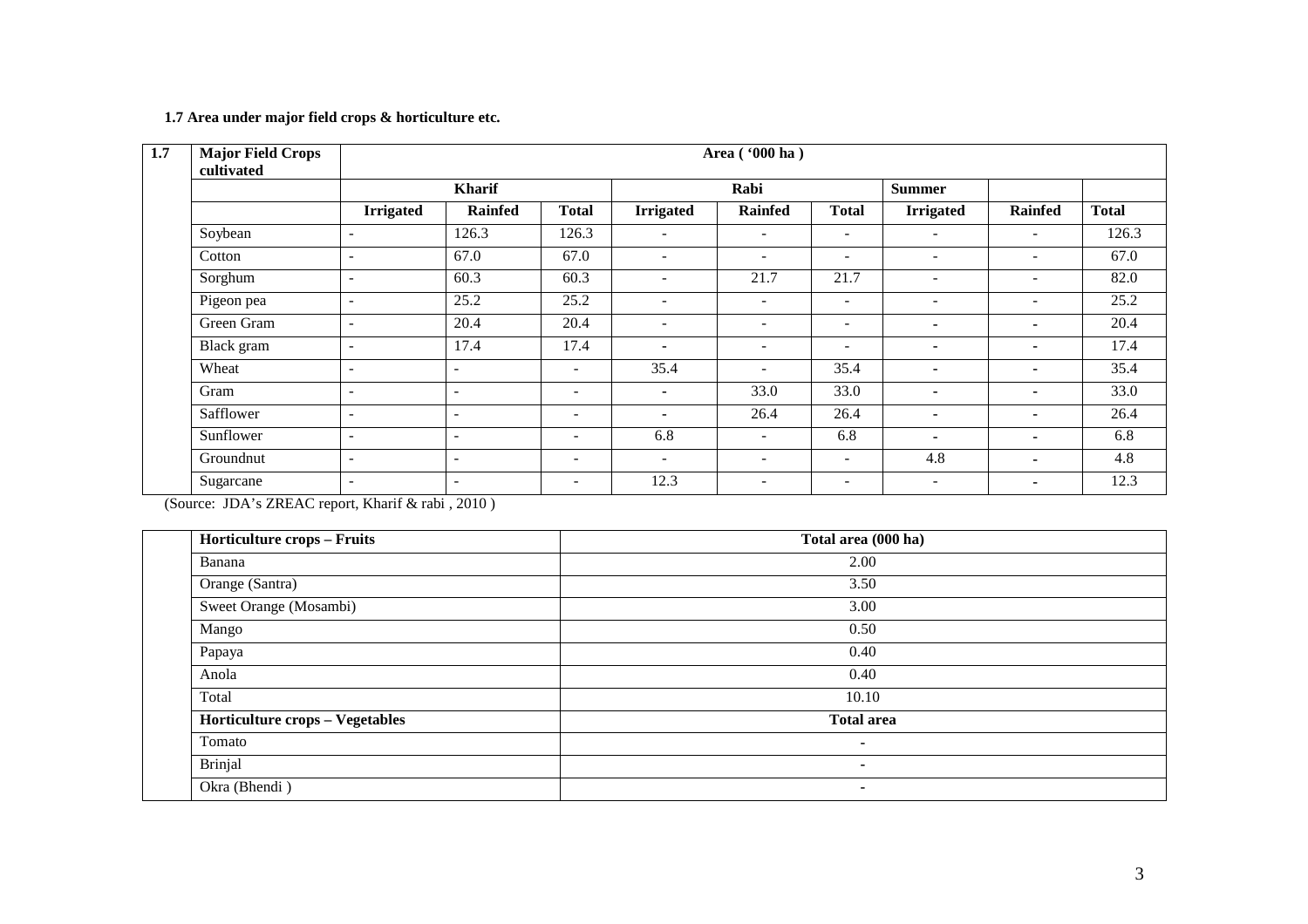| Chilli                              | ٠                 |
|-------------------------------------|-------------------|
| <b>Total</b>                        | 0.50              |
| <b>Medicinal and Aromatic crops</b> | <b>Total area</b> |
| Turmeric                            | 3.50              |
| <b>Flower</b> crop                  | 0.05              |
| <b>Plantation Crops</b>             | <b>Total area</b> |
|                                     | Not available     |
| <b>Fodder crops</b>                 | <b>Total area</b> |
| Sorghum                             | NA                |
| Maize                               | NA                |
| Total fodder crop area              | NA                |
| Grazing land                        | <b>NA</b>         |
| Sericulture etc                     | 0.09              |
| Others (Specify)                    |                   |

(Source: ZREAC report)

| 1.8 | Livestock                                      | Number ('000)            |                   |                     |          |  |  |  |  |
|-----|------------------------------------------------|--------------------------|-------------------|---------------------|----------|--|--|--|--|
|     | Cattle                                         | 280795                   |                   |                     |          |  |  |  |  |
|     | Buffaloes total                                | $\overline{\phantom{a}}$ |                   |                     |          |  |  |  |  |
|     | Commercial dairy farms                         |                          |                   |                     |          |  |  |  |  |
|     | Goat                                           | 163.8                    |                   |                     |          |  |  |  |  |
|     | Sheep                                          | 5.7                      |                   |                     |          |  |  |  |  |
|     | Others (Camel, pig, Yak etc.)                  | NA                       |                   |                     |          |  |  |  |  |
|     | Livestock (2003 Census)                        | <b>Male</b> ('000)       | Female ('000)     | <b>Total ('000)</b> |          |  |  |  |  |
|     | Non descriptive Cattle (local low yielding)    |                          | 159.878           | 108.114             | 267.982  |  |  |  |  |
|     | Crossbred cattle                               |                          | 5.368             | 7.445               | 12.813   |  |  |  |  |
|     | Non descriptive Buffaloes (local low yielding) |                          | 159.868           | 108.114             | 267.982  |  |  |  |  |
|     | <b>Graded Buffaloes</b>                        |                          | 5.368             | 7.445               | 12.813   |  |  |  |  |
|     | Goat                                           |                          | 38.444<br>125.375 |                     | 163.819  |  |  |  |  |
|     | Sheep                                          |                          | 0.975             | 4.806               | 5.781    |  |  |  |  |
|     | Sheep Crossbred                                |                          | $\overline{0}$    | $\overline{0}$      | $\theta$ |  |  |  |  |
|     | Commercial dairy farms (Number)                |                          |                   | ٠                   |          |  |  |  |  |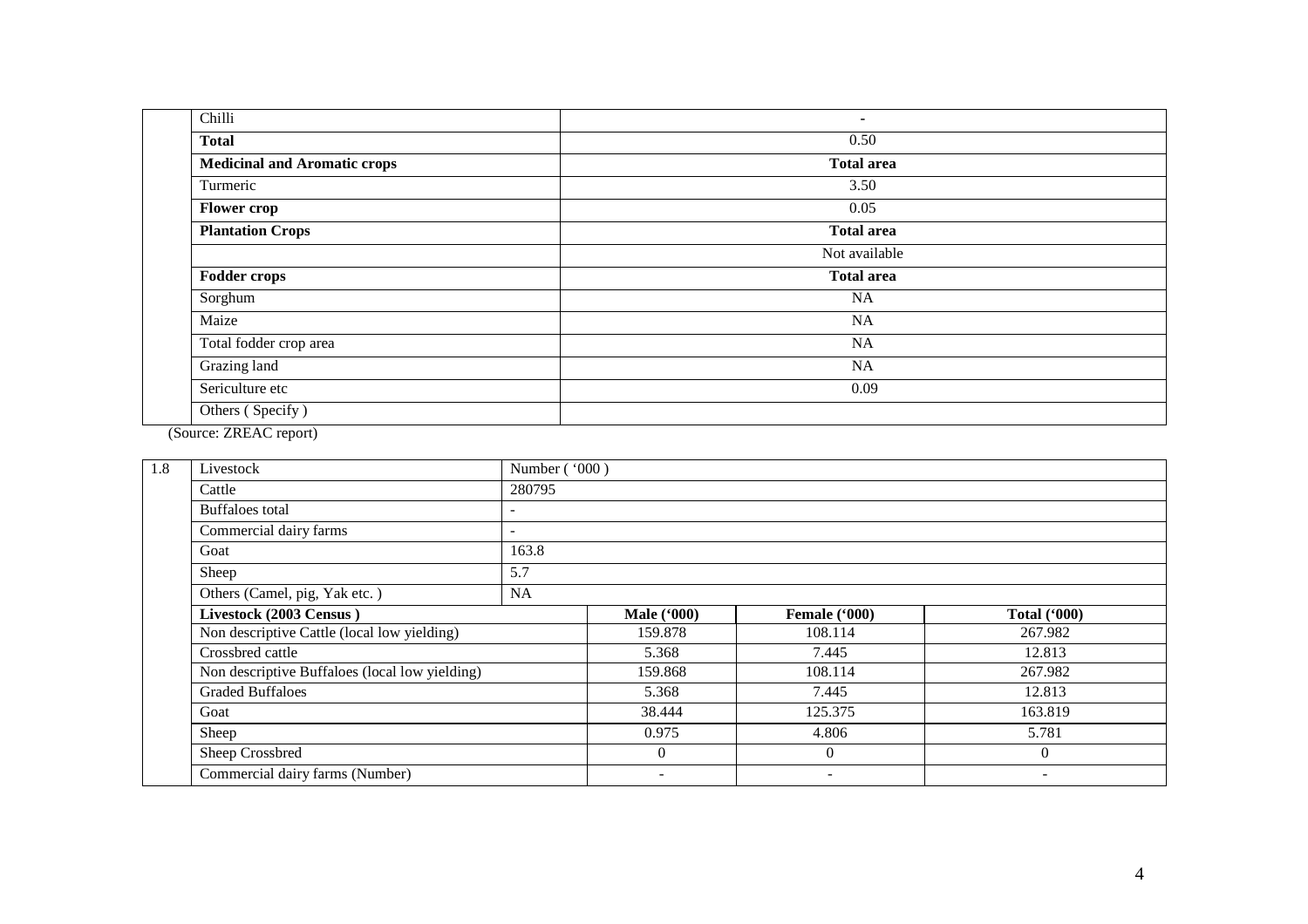| 1.9  | Poultry(2003 Census)       | Total No. of birds ('000) |                          |                    |  |  |  |  |
|------|----------------------------|---------------------------|--------------------------|--------------------|--|--|--|--|
|      | Commercial                 |                           | 32.06                    |                    |  |  |  |  |
|      | <b>Backvard</b>            |                           | 147.03                   |                    |  |  |  |  |
| 1.10 | <b>Fisheries (2008-09)</b> | Area $(000 \text{ ha})$   | Yield $(t/ha)$           | Production (tones) |  |  |  |  |
|      | Brackish water             | NA                        |                          |                    |  |  |  |  |
|      | Fresh water                | 4.27                      | 0.24                     | 1052               |  |  |  |  |
|      | Others                     | NA                        | $\overline{\phantom{a}}$ |                    |  |  |  |  |

**(Source:** Maharashtra Animal and Fishery Sciences University, Nagpur)

| 1.11 | <b>Production and</b>                                                    | Kharif                   |                         | Rabi                     |                          | Summer                   |                          | Total                 |                         |
|------|--------------------------------------------------------------------------|--------------------------|-------------------------|--------------------------|--------------------------|--------------------------|--------------------------|-----------------------|-------------------------|
|      | Productivity of major<br>crops(Average of last 5<br>years: 2003 to 2008) | Production<br>(000t)     | Productivity<br>(kg/ha) | Production<br>(000t)     | Productivity<br>(kg/ha)  | Production<br>(000t)     | Productivity<br>(kg/ha)  | Production<br>(000 t) | Productivity<br>(kg/ha) |
|      | Soybean                                                                  | 134.9                    | 1068                    | $\mathbf{r}$             | $\mathbf{r}$             | $\blacksquare$           | $\mathbf{r}$             | 134.9                 | 1068                    |
|      | Cotton                                                                   | 129.3                    | 328                     | $\overline{a}$           | $\overline{a}$           | $\blacksquare$           | L,                       | 129.3                 | 328                     |
|      | Sorghum                                                                  | 67.3                     | 1116                    | $\blacksquare$           | $\overline{a}$           | $\blacksquare$           | ÷                        | 67.3                  | 1116                    |
|      | Pigeon pea                                                               | 24.5                     | 972                     | $\overline{\phantom{a}}$ | $\overline{a}$           | $\overline{\phantom{m}}$ | L,                       | 24.5                  | 972                     |
|      | Green Gram                                                               | 8.8                      | 431                     | $\overline{a}$           | $\blacksquare$           | $\blacksquare$           | $\sim$                   | 8.8                   | 431                     |
|      | Rabi Sorghum                                                             | $\overline{a}$           | $\overline{a}$          | 1537.5                   | 750                      | $\overline{a}$           | L,                       | 1537.5                | 750                     |
|      | Wheat                                                                    | $\overline{\phantom{a}}$ | $\sim$                  | 6460.0                   | 1700                     | $\blacksquare$           | ÷                        | 6460.0                | 1700                    |
|      | Gram                                                                     | $\overline{a}$           | $\overline{a}$          | 3755.0                   | 1073                     | $\overline{a}$           | L,                       | 3755.0                | 1073                    |
|      | Safflower                                                                | $\overline{\phantom{a}}$ | $\sim$                  | 1890.0                   | 700                      | $\overline{\phantom{a}}$ | $\overline{\phantom{a}}$ | 1890.0                | 700                     |
|      | Sunflower                                                                | $\overline{a}$           | $\overline{a}$          | 18.90                    | 700                      | $\mathbf{r}$             | L,                       | 18.90                 | 700                     |
|      | <b>Major Horticultural crops</b>                                         |                          |                         |                          |                          |                          |                          |                       |                         |
|      | Orange (Santra)                                                          | 35.0                     | 1000                    | $\overline{a}$           | $\overline{a}$           | $\blacksquare$           | L,                       | 35.0                  | 1000                    |
|      | Sweet orange (Mosambi)                                                   | 30.0                     | 1000                    | $\overline{a}$           | $\overline{a}$           | $\blacksquare$           | ÷,                       | 30.0                  | 1000                    |
|      | Mango                                                                    | 2.5                      | 500                     | $\overline{\phantom{a}}$ | $\overline{\phantom{a}}$ | $\blacksquare$           | $\blacksquare$           | 2.5                   | 500                     |
|      | Banana                                                                   | 40.0                     | 2000                    | $\overline{a}$           | $\overline{a}$           | $\blacksquare$           | ÷                        | 40.0                  | 2000                    |
|      | Anola                                                                    | 1.60                     | 400                     | $\overline{a}$           | ۰                        | $\blacksquare$           | ÷                        | 1.60                  | 400                     |
|      | Total                                                                    | 11.42                    |                         |                          | $\overline{a}$           | $\blacksquare$           | ÷                        | 11.42                 | ÷,                      |
|      | <b>Medicianal and Aromatic plants</b>                                    |                          |                         |                          |                          |                          |                          |                       |                         |
|      | Turmeric                                                                 | 35.0                     | 10                      | $\overline{a}$           | $\overline{a}$           | $\blacksquare$           | $\blacksquare$           | 35.0                  | 10                      |
|      | Flower crops                                                             | 0.200                    | $\overline{4}$          | $\overline{\phantom{a}}$ |                          | $\overline{\phantom{a}}$ | ÷,                       | 0.200                 | $\overline{4}$          |

(Source: Regional Review Meeting Report, 2010-2011 Agril. Department Govt of Maharashtra)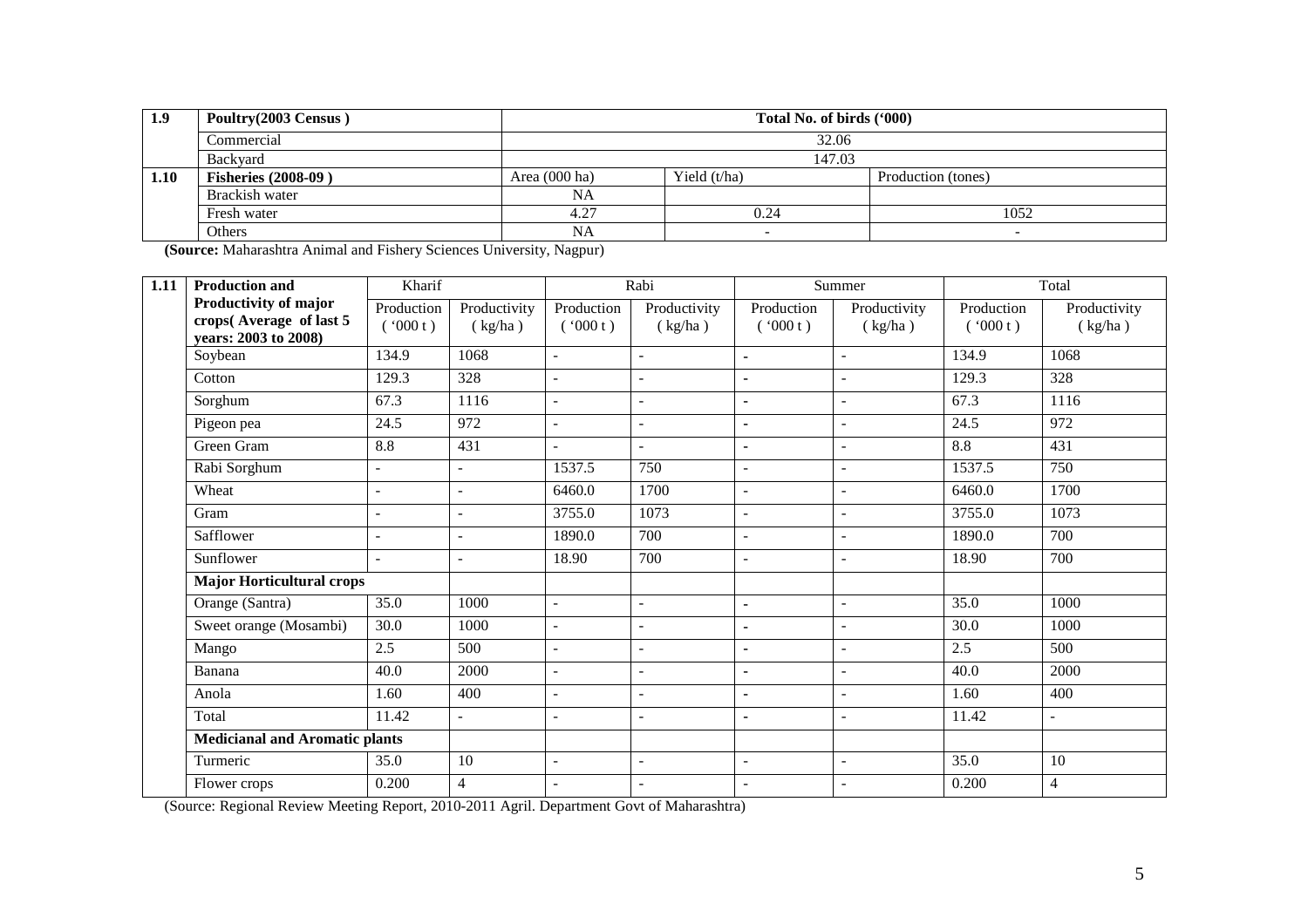| 1.12 | Sowing window for 5 major | Cotton                   | Sovbean            | Sorghum            | Pigeon pea         | <b>Green Gram</b> |
|------|---------------------------|--------------------------|--------------------|--------------------|--------------------|-------------------|
|      | crops                     |                          |                    |                    |                    |                   |
|      | Kharif - Rainfed          | June 15 to July 15       | June 15 to July 15 | June 15 to July 15 | June 15 to July 30 | June 15 to July 7 |
|      | Kharif - Irrigated        | May 15 to June 15        |                    |                    |                    |                   |
|      |                           | Wheat                    | Rabi sorghum       | Gram               | Safflower          | Sunflower         |
|      | Rabi – Rainfed            | $\overline{\phantom{0}}$ | $1-15$ Oct         | $1 - 15$ Oct       | 15 Sept to 15 Oct  | $1 - 15$ Oct      |
|      | Rabi - Irrigated          | Nov1 to Nov 20           | 15 Oct to 15 Nov   | 15 Oct to 15 Nov   | 15 Oct to 15 Nov   | 15 Oct to 15 Nov  |

| 1.13 | What is the major contingency the district is prone to? (Tick mark) | Regular                                   | Occasional               | None |
|------|---------------------------------------------------------------------|-------------------------------------------|--------------------------|------|
|      | Drought                                                             | ۰.                                        |                          |      |
|      | Flood                                                               | ۰                                         | $\overline{\phantom{0}}$ |      |
|      | Cyclone                                                             | ۰                                         | $\overline{\phantom{a}}$ |      |
|      | Hail storm                                                          | -                                         | -                        |      |
|      | Heat wave                                                           |                                           |                          |      |
|      | Cold wave                                                           | ۰                                         |                          | ۰    |
|      | Frost                                                               | $\overline{\phantom{0}}$                  | $\overline{\phantom{a}}$ |      |
|      | Sea water intrusion*                                                | -                                         | $\overline{\phantom{a}}$ |      |
|      | Pests and disease outbreak                                          | $\sqrt{.1}$ . Heliothis (pigeonpea, gram) |                          |      |
|      |                                                                     | 2. Spodoptera (Soybean)                   |                          |      |
|      |                                                                     | 3. Sphingid (Moong and Urd)               |                          |      |
|      |                                                                     | 4.Jassids&whitefly (cotton)               |                          |      |
|      |                                                                     | 5 Sigataka disease -Banana                |                          |      |

**(Source:** Maharashtra Animal and Fishery Sciences University, Nagpur)

| 1.14 | district<br><b>e Digital maps of the</b> (<br>Include | $\cdot$<br>of district within "<br>Annexure<br>States<br>Location map<br>as : | $ -$<br>$V \alpha$<br>Enclosed:<br>1 U  |
|------|-------------------------------------------------------|-------------------------------------------------------------------------------|-----------------------------------------|
|      | for<br>$\sim$ $\sim$ $\sim$                           | - -<br>Mean annual raintall as<br>Annexure $\angle$                           | $V$ $\alpha$<br>Enclosed<br>工厂          |
|      |                                                       | Soil map as Annexure 3                                                        | $ -$<br>$V_{\alpha}$<br>Enclosed:<br>工厂 |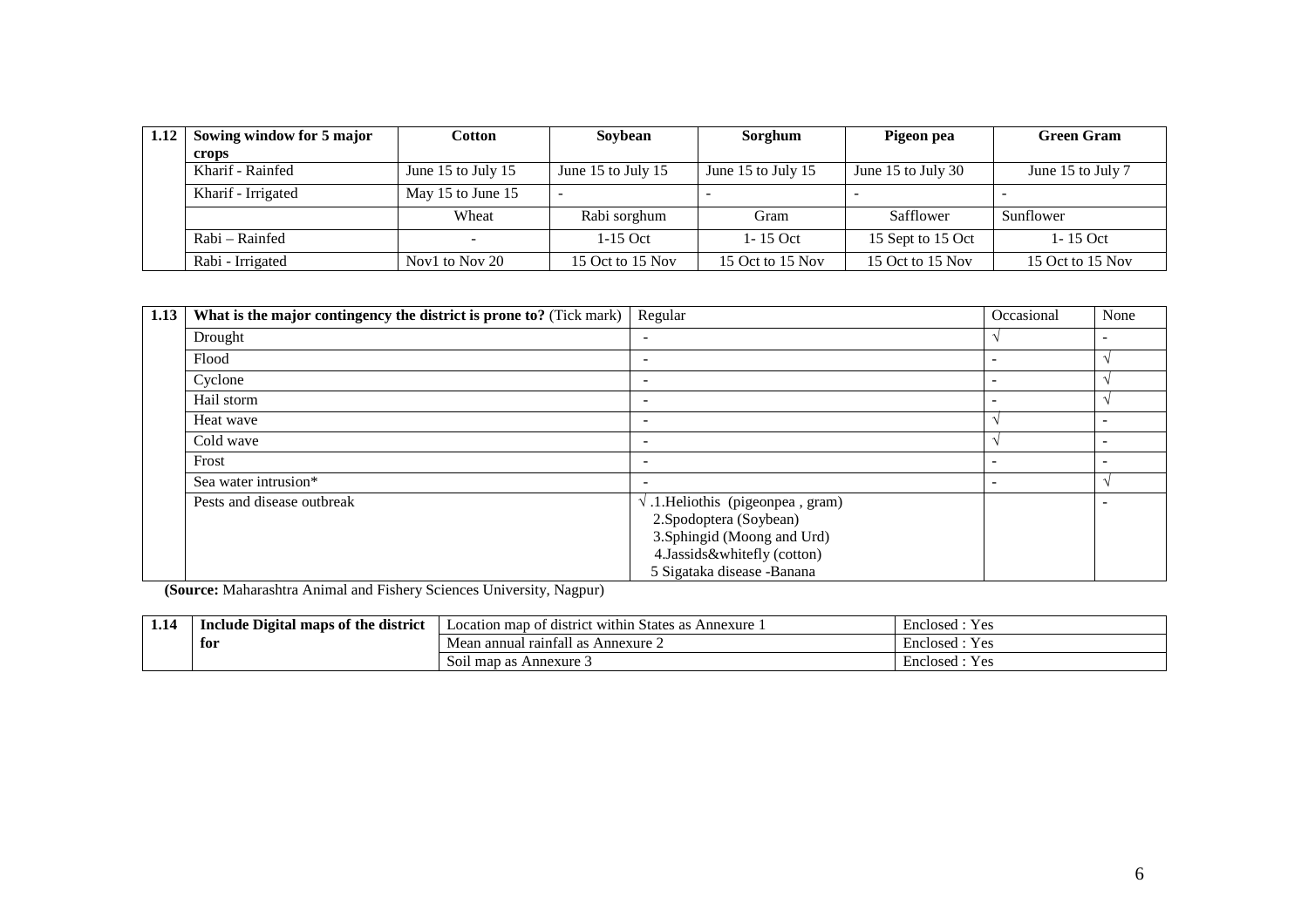**Annexure 1 Location map of Hingoli district** 

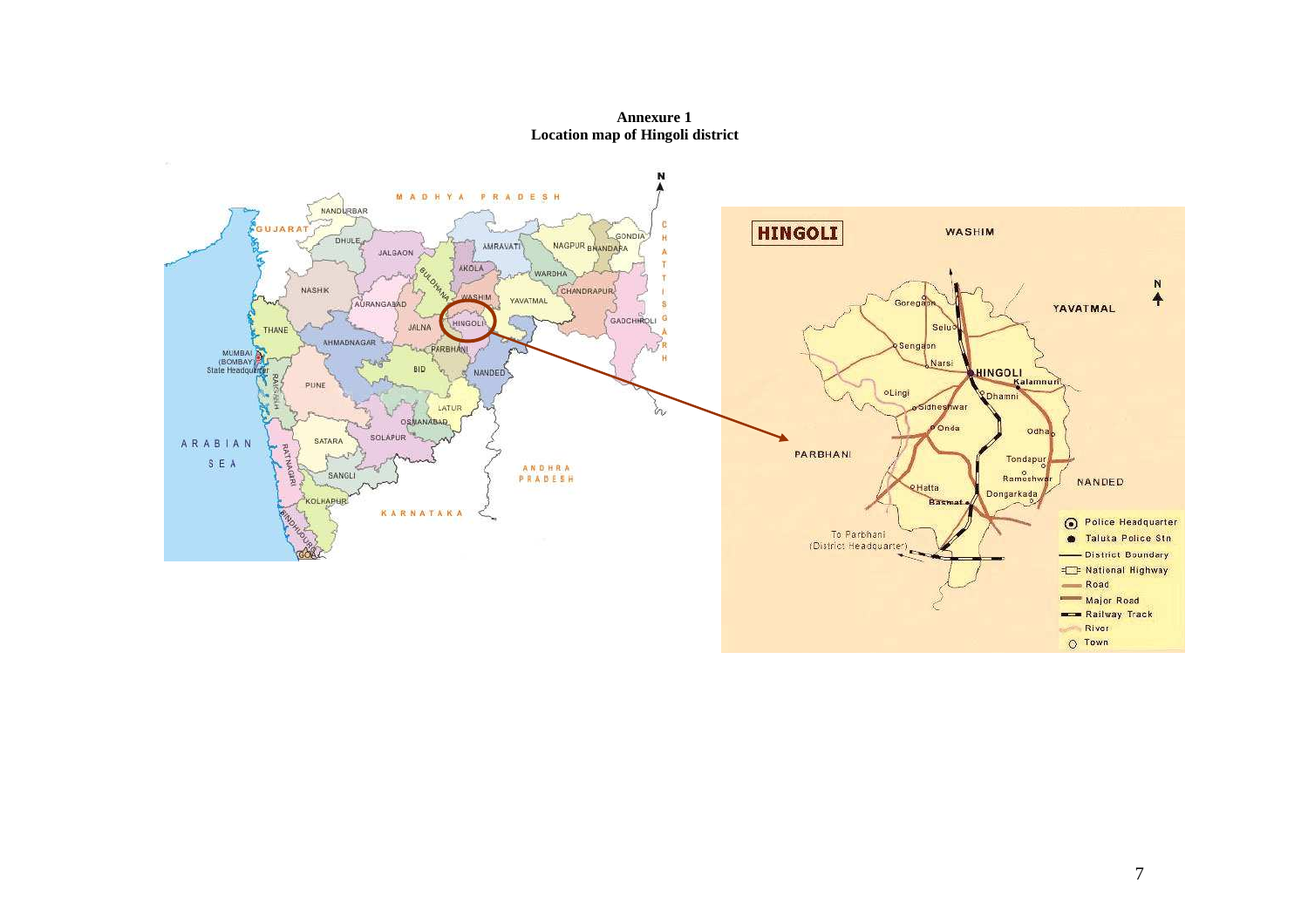

 **Annexure 2 Mean monthly rainfall of Hingoli district** 

 **(Source: IMD) (1941-1990)**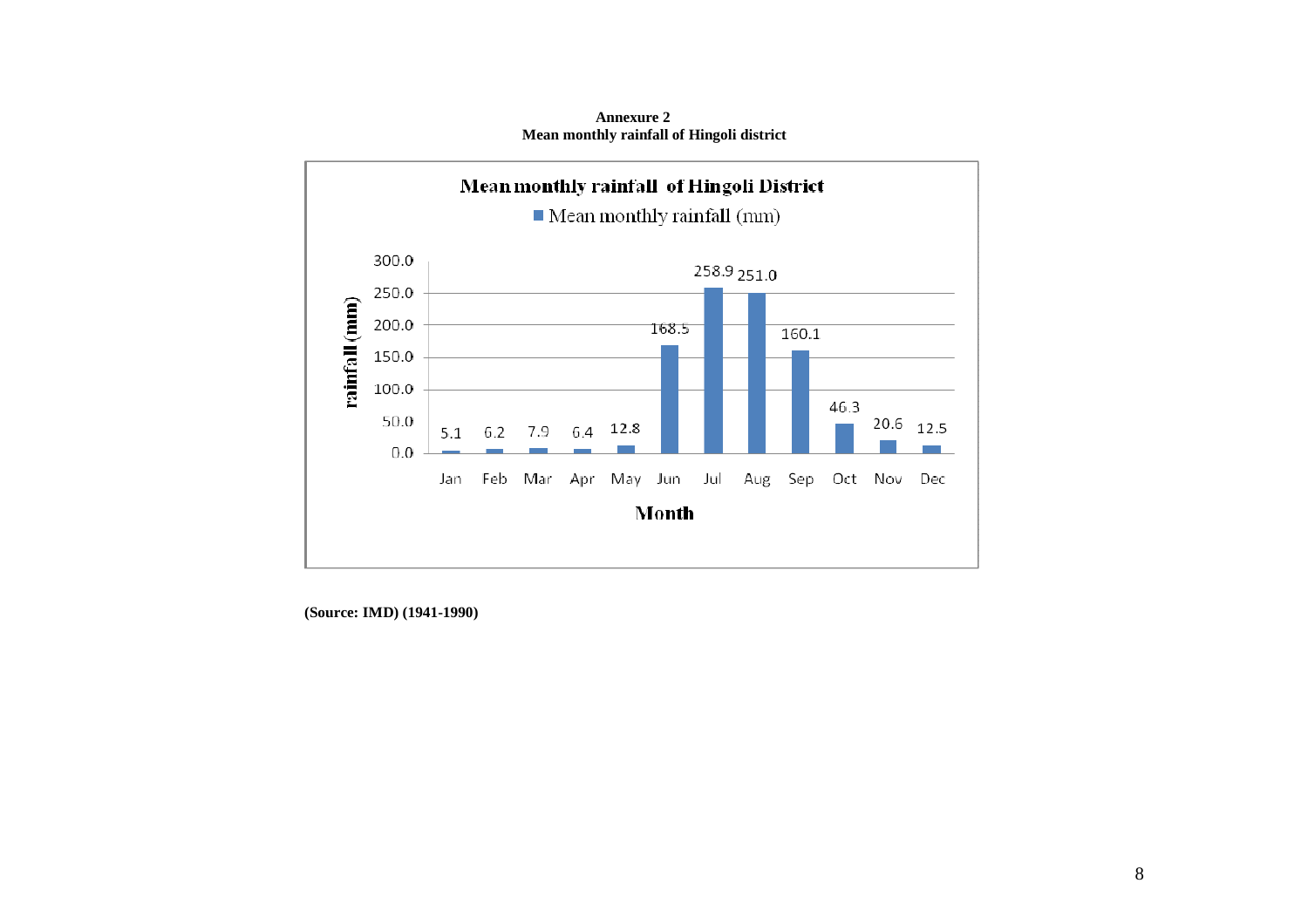# **Annexure 3 Soil map of Hingoli district**



(Source: NBSS & LUP, Nagpur)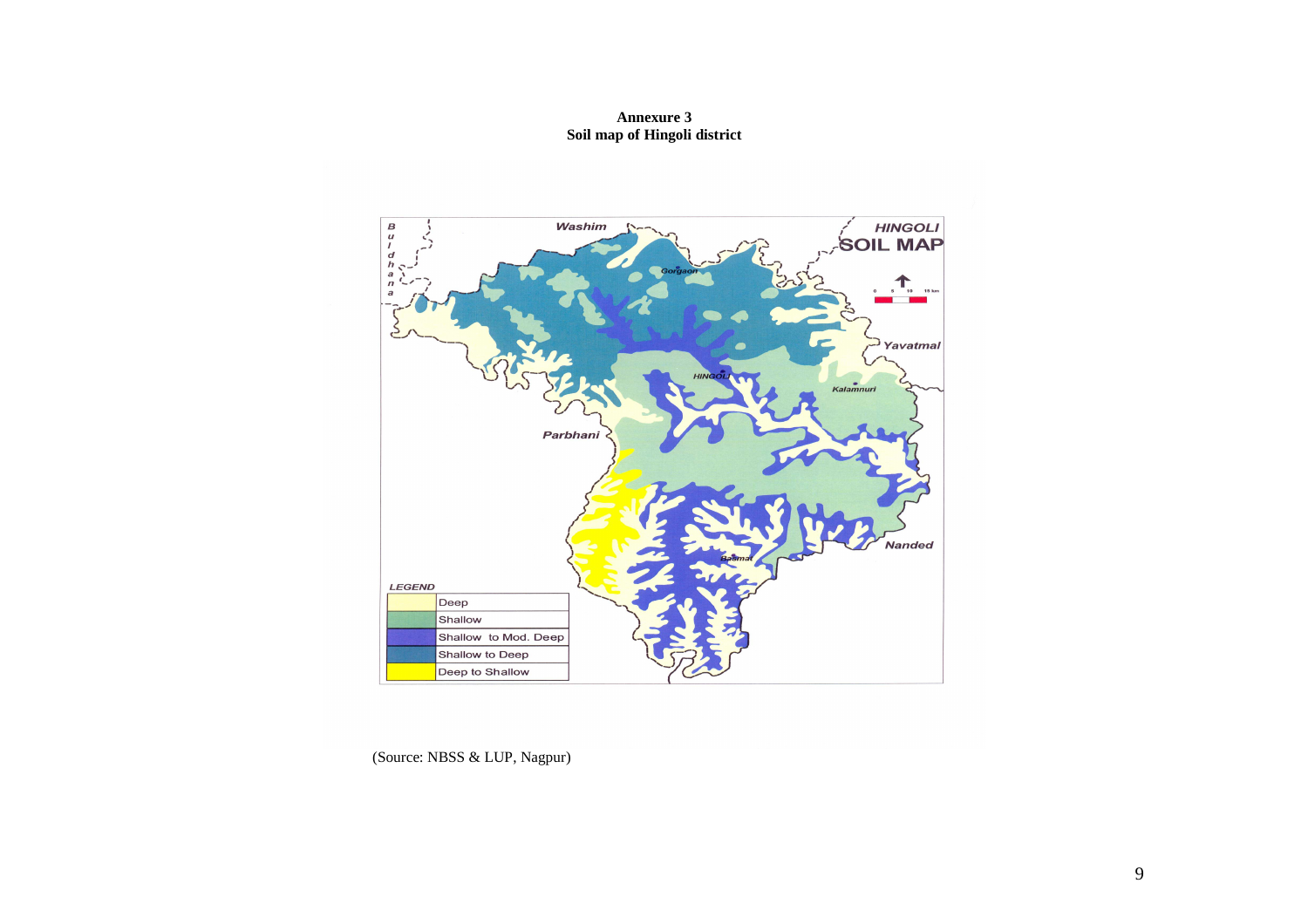**2.0 Strategies for weather related contingencies 2.1 Drought 2.1.1 Rainfed situation** 

| <b>Condition</b>                                  |                                      |                                                           |                                          | <b>Suggested Contingency measures</b> |                                     |
|---------------------------------------------------|--------------------------------------|-----------------------------------------------------------|------------------------------------------|---------------------------------------|-------------------------------------|
| <b>Early season</b><br>drought (delayed<br>onset) | <b>Major</b><br>Farming<br>situation | <b>Normal Crop</b><br>/Cropping system                    | <b>Change in Crop/Cropping</b><br>system | <b>Agronomic measures</b>             | <b>Remarks</b> on<br>Implementation |
|                                                   | Medium deep                          | Soybean                                                   | No change                                | No change                             | Linkage with MAU,                   |
| Delay by 2 week<br>June 4 <sup>th</sup> week      | to deep black<br>soils with          | Cotton                                                    | No change                                | No change                             | MSSC and NSC for<br>seed.           |
|                                                   | assured and                          | Sorghum                                                   | No change                                | No change                             |                                     |
|                                                   | high rainfall                        | Pigeon pea                                                | No change                                | No change                             | Linkage with                        |
|                                                   |                                      | Gram/<br>Black<br>Green<br>Gram-Sorghum/Safflower<br>Gram | No change                                | No change                             | <b>MAIDC</b> for<br>implements.     |
|                                                   | Shallow                              | Cotton                                                    | No change                                | No change                             | Linkage with MAU,                   |
|                                                   | black soils                          | Sorghum                                                   | No change                                | No change                             | KVK for agro                        |
|                                                   | with assured<br>and high             | Soybean                                                   | No change                                | No change                             | techniques                          |
|                                                   | rainfall                             | Pigeon pea                                                | No change                                | No change                             |                                     |

| <b>Condition</b>    |             |                    |                                       | <b>Suggested Contingency measures</b> |                   |
|---------------------|-------------|--------------------|---------------------------------------|---------------------------------------|-------------------|
| <b>Early season</b> | Major       | <b>Normal Crop</b> | <b>Change in Crop/Cropping system</b> | <b>Agronomic measures</b>             | <b>Remarks</b> on |
| drought             | Farming     | /Cropping system   |                                       | Plz give some more measures           | Implementation    |
| (delayed onset)     | situation   |                    |                                       |                                       |                   |
|                     | Medium      | Soybean            | No change / Soybean+ pigeon pea 4:2   | Normal package of practices           | Linkage with      |
| Delay by 4 week     | deep to     |                    | row proportion (MAUS 71,81)           | recommended by MAU, Parbhani          | MAU, MSSC,        |
| July $2^{nd}$ week  | deep black  | Cotton             | No change / Cotton + Pigeonpea 6:2    | Normal package of practices           | NSC, NFSM and     |
|                     | soils with  |                    | (BSMR 736, 853, BDN 708, 711)         | recommended by MAU, Parbhani or       | Village seed      |
|                     | assured and |                    |                                       | adopt 10-15% more seed rate than      | production        |
|                     | high        |                    |                                       | recommended and reduce fertilizer     | programme for     |
|                     | rainfall    |                    |                                       | dose by 25 per cent.                  | seed.             |
|                     |             | Sorghum            | Sorghum + Pigeonpea $4:2$ (CSH-9, 11, | -------do--------                     |                   |
|                     |             |                    | 14, 16 PVK-401, 809) + (BSMR 736,     |                                       | Linkage with      |
|                     |             |                    | 853, BDN 708, 711)                    |                                       | MAIDC, ZILLA      |
|                     |             | Pigeon pea         | No change /                           | -------do--------                     | PARISHAD for      |
|                     |             |                    | Soybean + Pigeonpea $4:2$ (JS-335,    |                                       | implements.       |
|                     |             |                    | MAUS-71,81)                           |                                       |                   |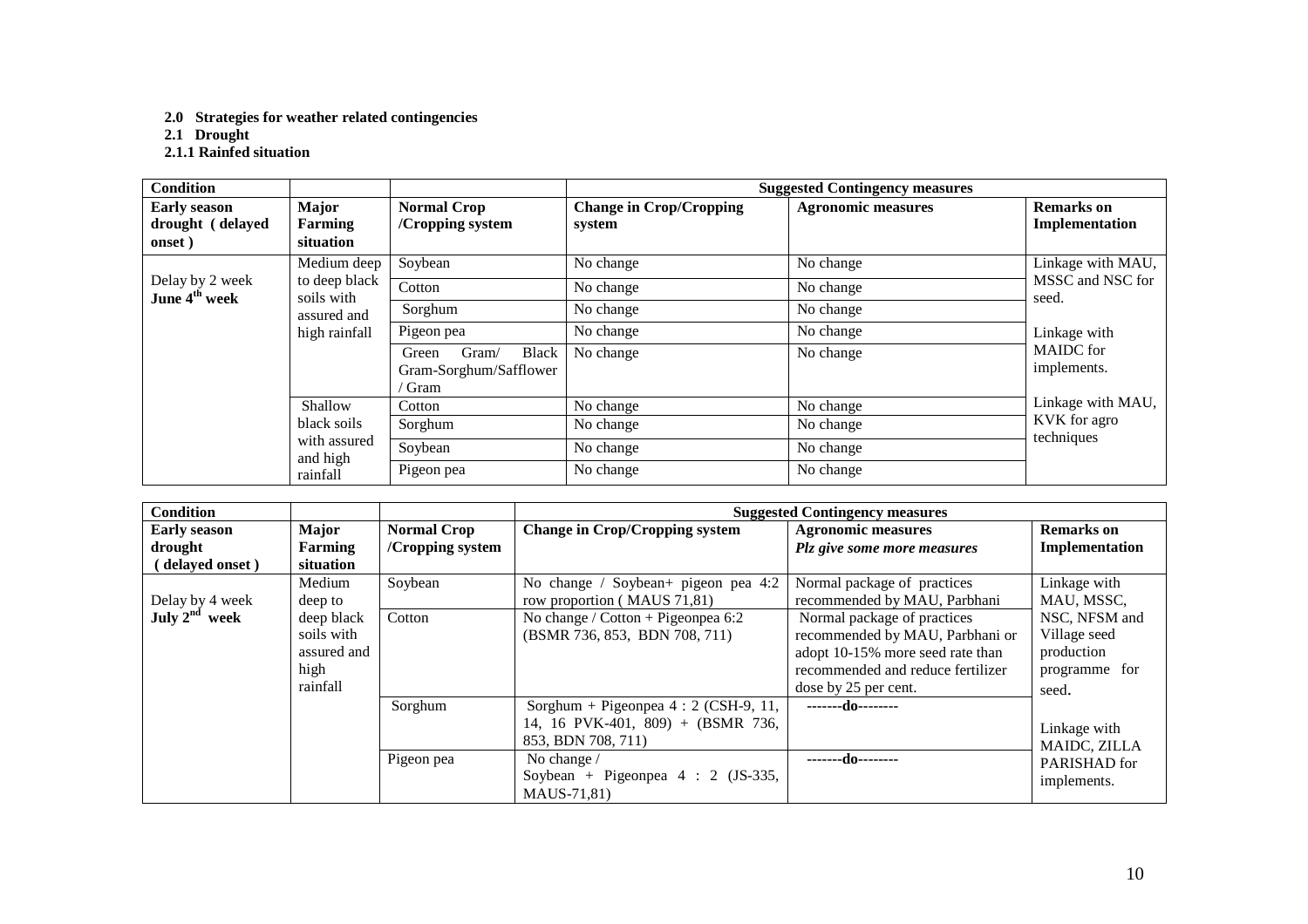|                                                       | Green<br><b>Black</b><br>Sorghum/Safflower<br>Gram | Gram/<br>Gram- | Soybean + Pigeonpea $4:2$ (JS-335,<br>MAUS-71,81)                  | -------do--------                                                                                                                                               | Linkage with<br>MAU, KVK for<br>agro techniques |
|-------------------------------------------------------|----------------------------------------------------|----------------|--------------------------------------------------------------------|-----------------------------------------------------------------------------------------------------------------------------------------------------------------|-------------------------------------------------|
| Shallow<br>black soils<br>with<br>assured and<br>high | Cotton                                             |                | $Cottom + Pigeonpea 6:2$<br>(BSMR 736, 853, BDN 708, 711)          | Normal package of practices<br>recommended by MAU, Parbhani or<br>adopt 10-15% more seed rate than<br>recommended and reduce fertilizer<br>dose by 25 per cent. |                                                 |
| rainfall                                              | Sorghum                                            |                | Sorghum + Pigeonpea 4 : 2 (BSMR 736,<br>853, BDN 708, 711)         | -------do--------                                                                                                                                               |                                                 |
|                                                       | Soybean                                            |                | No change / Soybean+ pigeon pea 4:2<br>row proportion (MAUS 71,81) | -------do--------                                                                                                                                               |                                                 |
|                                                       | Pigeon pea                                         |                | No change /<br>Soybean + Pigeonpea $4:2$ (JS-335,<br>MAUS-71,81)   | -------do--------                                                                                                                                               |                                                 |

| <b>Condition</b>                 |                                            |                                                              |                                                                                                          | <b>Suggested Contingency measures</b>                                                                                                                           |                                                      |
|----------------------------------|--------------------------------------------|--------------------------------------------------------------|----------------------------------------------------------------------------------------------------------|-----------------------------------------------------------------------------------------------------------------------------------------------------------------|------------------------------------------------------|
| <b>Early season</b>              | Major                                      | <b>Normal Crop</b>                                           | <b>Change in Crop/Cropping system</b>                                                                    | <b>Agronomic measures</b>                                                                                                                                       | <b>Remarks</b> on                                    |
| drought                          | Farming                                    | /Cropping system                                             |                                                                                                          |                                                                                                                                                                 | Implementation                                       |
| delayed onset)                   | situation                                  |                                                              |                                                                                                          |                                                                                                                                                                 |                                                      |
| Delay by 6 week<br>July 4th week | Medium<br>deep to<br>deep black            | Soybean                                                      | No change / Soybean + pigeonpea $4:2$<br>row proportion (MAUS $71,81 + BSMR$ )<br>736,853, BDN 708, 711) | Normal package of practices<br>recommended by MAU, Parbhani                                                                                                     | Linkage with<br>MAU, MSSC<br>NSC, NFSM and           |
|                                  | soils with<br>assured and<br>high rainfall | Cotton                                                       | Cotton + Pigeonpea 6:2<br>(BSMR 736, 853, BDN 708, 711)                                                  | Normal package of practices<br>recommended by MAU, Parbhani or<br>adopt 10-15% more seed rate than<br>recommended and reduce fertilizer<br>dose by 25 per cent. | Village seed<br>production<br>programme for<br>seed. |
|                                  |                                            | Sorghum                                                      | Pearl Millet + Pigeonpea<br>4:2.3:3<br>(Sharadha, Saburi, Shanti, AIMP 92901<br>BSMR 736, BDN 708, 711)  | Normal package of practices<br>recommended by MAU, Parbhani.                                                                                                    | Linkage with<br>MAIDC, ZILLA<br>PARISHAD for         |
|                                  |                                            | Pigeon pea                                                   | No change /<br>Soybean + Pigeonpea $4:2$ (JS-335,<br>MAUS-71,81 + BSMR 736, 853,)                        | -------do--------                                                                                                                                               | implements.<br>Linkage with                          |
|                                  |                                            | Green<br>Gram/<br><b>Black</b><br>Gram-<br>Sorghum/Safflower | Soybean + Pigeonpea $4:2$ (JS-335,<br>$MAUS-71,81 + BSMR 736, 853, BDN$ )                                | -------do--------                                                                                                                                               | MAU, KVK for<br>agro techniques                      |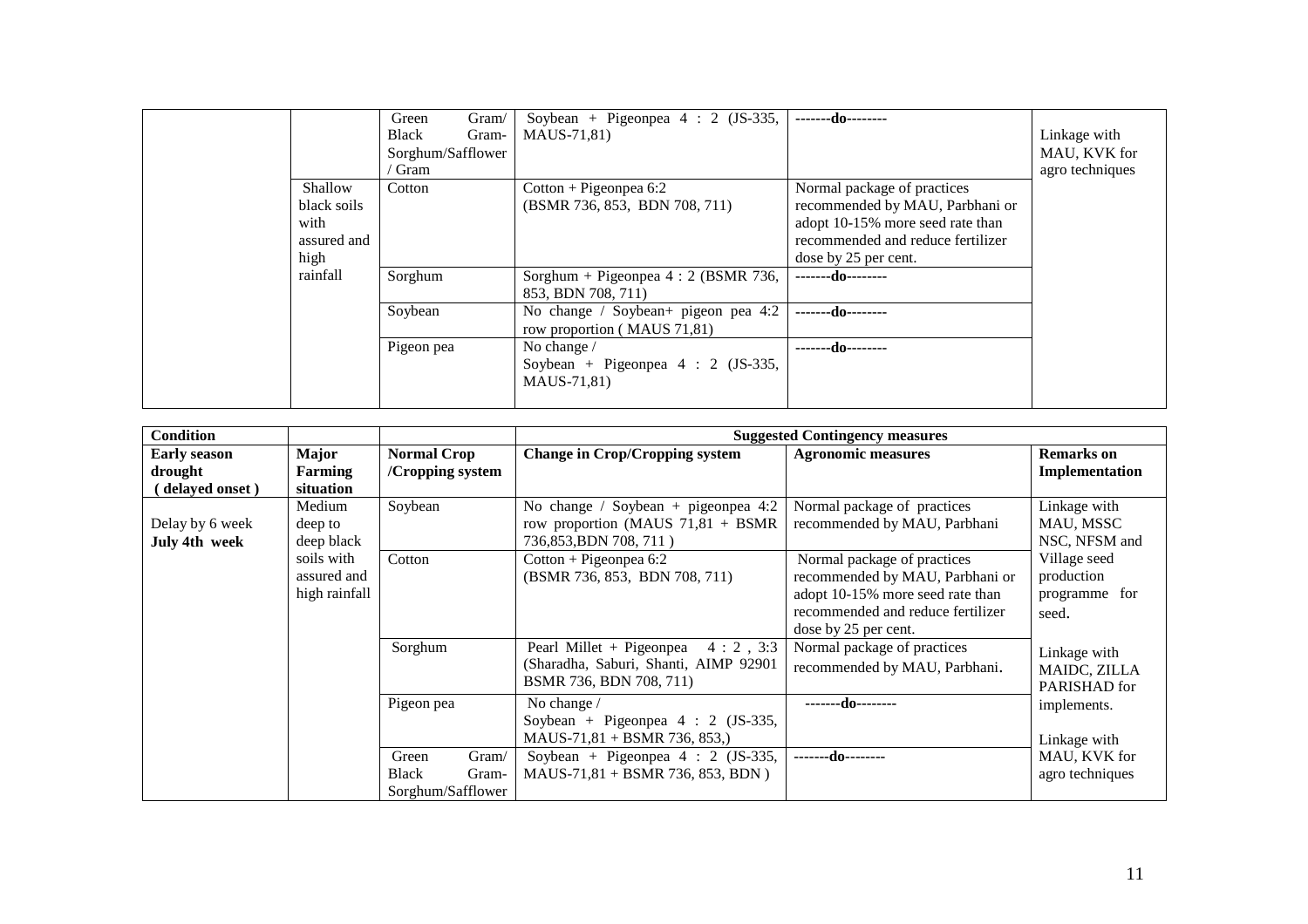|               | Gram       |                                        |                                   |  |
|---------------|------------|----------------------------------------|-----------------------------------|--|
| Shallow       | Cotton     | $Cottom + Pigeonpea 6:2$               | Normal package of practices       |  |
| black soils   |            | (BDN 708, 711)                         | recommended by MAU, Parbhani or   |  |
| with          |            |                                        | adopt 10-15% more seed rate than  |  |
| assured and   |            |                                        | recommended and reduce fertilizer |  |
| high rainfall |            |                                        | dose by 25 per cent.              |  |
|               | Sorghum    | Pearl Millet + Pigeonpea 4 : 2, 3:3    | -------do--------                 |  |
|               |            | (Sharadha, Saburi, Shanti, AIMP 92901  |                                   |  |
|               |            | BSMR 736, BDN 708, 711)                |                                   |  |
|               | Soybean    | No change / Soybean+ pigeonpea 4:2 row | -------do--------                 |  |
|               |            | proportion (MAUS 71,81)                |                                   |  |
|               | Pigeon pea | NO change $\land$                      | -------do--------                 |  |
|               |            | Soybean + Pigeonpea $4:2$ (JS-335,     |                                   |  |
|               |            | MAUS-71,81)                            |                                   |  |

| <b>Condition</b>    |                |                    |                                          | <b>Suggested Contingency measures</b> |                   |
|---------------------|----------------|--------------------|------------------------------------------|---------------------------------------|-------------------|
| <b>Early season</b> | <b>Major</b>   | <b>Normal Crop</b> | <b>Change in Crop/Cropping system</b>    | <b>Agronomic measures</b>             | <b>Remarks</b> on |
| drought             | <b>Farming</b> | /Cropping system   |                                          | Plz give some more measures           | Implementation    |
| (delayed onset)     | situation      |                    |                                          |                                       |                   |
|                     | Medium         | Soybean            | Pigeonpea (BDN 708, 711) or              | Dry sowing 8 - 10 days before         | Linkage with      |
| Delay by 8 week     | deep to        |                    | Alternatively plan for rabi season crops | rains with 10 - 15 % higher seed      | MAU, MSSC         |
| Aug $2nd$ week      | deep black     |                    | like sorghum, chickpea, safflower and    | rate and reduce fertilizer dose by    | NSC, NFSM and     |
|                     | soils with     |                    | sunflower                                | 25 per cent.                          | Village seed      |
|                     | assured and    |                    |                                          | 2. Seed hardening i.e. 18 hrs soaking | production        |
|                     | high rainfall  |                    |                                          | in water followed by 24 hrs shade     | programme for     |
|                     |                |                    |                                          | drying.                               | seed.             |
|                     |                |                    |                                          | 3. Prepare land for Rabi season       |                   |
|                     |                |                    |                                          | 4. Open conservation furrow           | Linkage with      |
|                     |                |                    |                                          | 5. Prefer early maturing varieties    | MAIDC, ZILLA      |
|                     |                |                    |                                          | recommended by MAU, Parbhani          | PARISHAD for      |
|                     |                | Cotton             | Sunflower                                | ----------do---------                 | implements.       |
|                     |                |                    | (Modern, EC 68414, LS-11, LSH-35,        |                                       |                   |
|                     |                |                    | $BSH-1$ )                                |                                       | Linkage with      |
|                     |                | Sorghum            | Fodder Maize (African Tall)              | ----------do---------                 | MAU, KVK for      |
|                     |                | Pigeon pea         | Pigeonpea (BDN 708, 711) or              | ----------do---------                 | agro techniques   |
|                     |                |                    | Alternatively plan for rabi season crops |                                       |                   |
|                     |                |                    | like sorghum, chickpea, safflower and    |                                       |                   |
|                     |                |                    | sunflower                                |                                       |                   |
|                     |                | Green<br>Gram/     | Pigeonpea (BDN 708, 711) or              | ----------do---------                 |                   |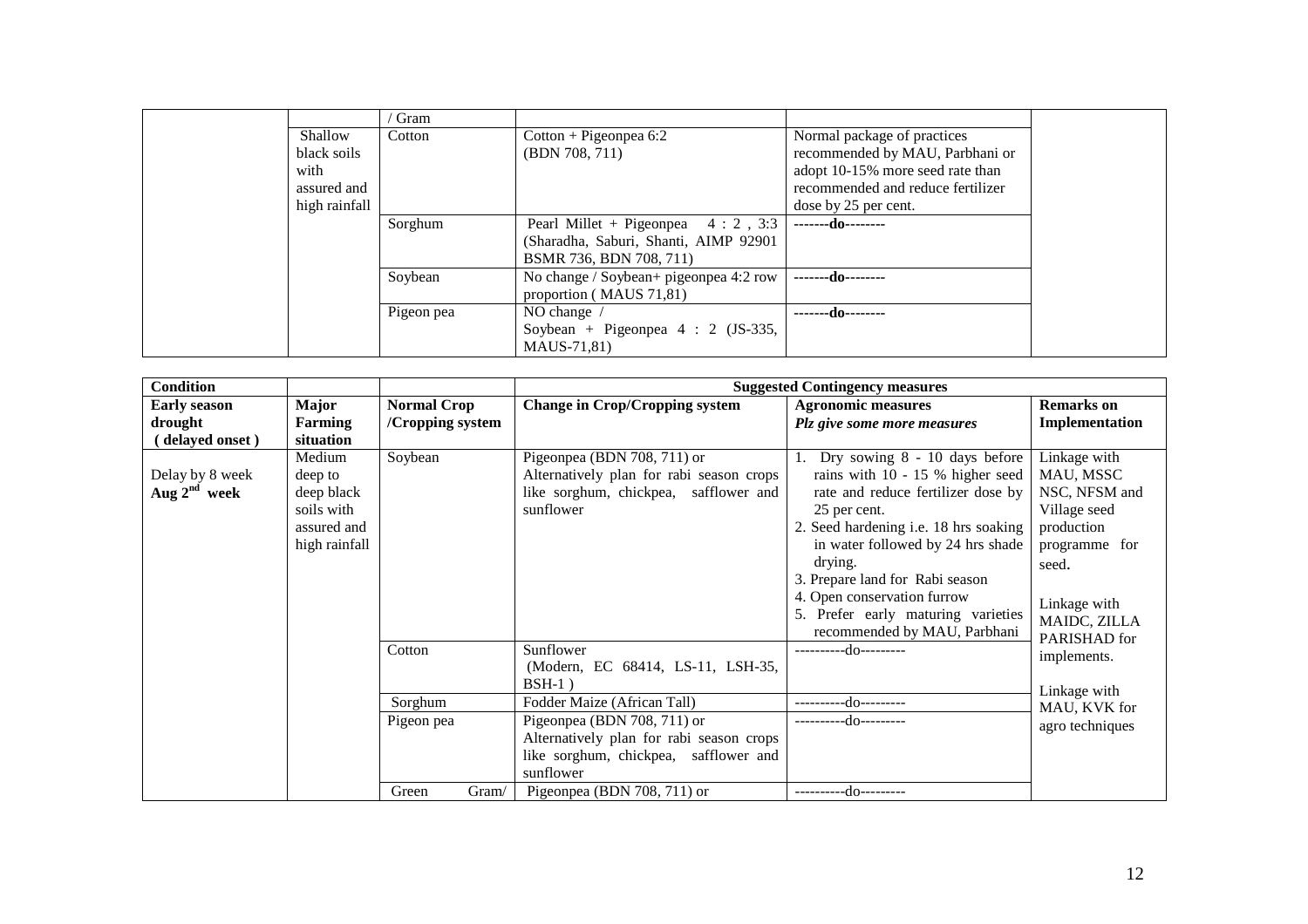|               | Black<br>Gram-    | Alternatively plan for rabi season crops |                        |  |
|---------------|-------------------|------------------------------------------|------------------------|--|
|               | Sorghum/Safflower | like sorghum, chickpea, safflower and    |                        |  |
|               | Gram              | sunflower                                |                        |  |
| Shallow       | Cotton            | Pigeonpea (BDN 708, 711)                 | --do--------           |  |
| black soils   |                   | Alternatively plan for rabi season crops |                        |  |
| with          |                   | like chickpea, safflower and sunflower   |                        |  |
| assured and   | Sorghum           | Pigeonpea (BDN 708, 711) or Sesamum      | ----------do---------  |  |
| high rainfall |                   | $(JLT-7.26)$                             |                        |  |
|               | Soybean           | Castor (VI-9, DCH-117, 32, GCH- 4,5,6)   | -----------do--------- |  |
|               |                   | or Niger $(NS-6)$                        |                        |  |
|               | Pigeon pea        | Pigeonpea (BDN 708, 711)                 | do---------            |  |

| <b>Condition</b>                                                                                            |                                                                   |                                           | <b>Suggested Contingency measures</b>                                                                                                                                                                                                                                                                                  |                                                                                                                                                                                                                                                                  |                                                                             |
|-------------------------------------------------------------------------------------------------------------|-------------------------------------------------------------------|-------------------------------------------|------------------------------------------------------------------------------------------------------------------------------------------------------------------------------------------------------------------------------------------------------------------------------------------------------------------------|------------------------------------------------------------------------------------------------------------------------------------------------------------------------------------------------------------------------------------------------------------------|-----------------------------------------------------------------------------|
| <b>Early season</b><br>drought (Normal<br>onset)                                                            | Major<br>Farming<br>situation                                     | <b>Normal Crop</b><br>/Cropping<br>system | Crop management                                                                                                                                                                                                                                                                                                        | Soil nutrient<br>& moisture Conservation<br>measures                                                                                                                                                                                                             | <b>Remarks</b> on<br>Implementation                                         |
| <b>Normal onset</b><br>followed by 15-20<br>days dry spell after<br>sowing germination<br>' crop stand etc. | Medium<br>deep to deep<br>black soils<br>with assured<br>and high | Soybean                                   | Gap filling within the rows with same or<br>short duration cultivar to maintain at least<br>75% plant population or if the plant<br>population is less than 50% re sow the<br>crop                                                                                                                                     | Avoid applying fertilizers till<br>sufficient soil. moisture is available                                                                                                                                                                                        | Linkage with<br>MAU, MSSC and<br>NSC for seed.<br>Linkage with<br>MAIDC for |
|                                                                                                             | rainfall                                                          | Cotton                                    | Gap filling 7-10 days after sowing by pot<br>watering within the rows with same<br>cultivar or pigeonpea to maintain at least<br>75% plant population.<br>Raise cotton seedlings in polythene bags<br>and transplant when sufficient soil<br>moisture is available.<br>Give protective irrigation wherever<br>possible | Making of conservation furrows for<br>moisture conservation<br>When the crop is 2 weeks old take up<br>Interculture with harrow.<br>Spray 2 % urea solution or 1% water<br>soluble fertilizers like 19-19-19, 20-<br>20-20, 21-21-21 to supplement<br>nutrition. | implements.<br>Linkage with<br>MAU, KVK for<br>agro techniques              |
|                                                                                                             |                                                                   | Sorghum<br>Pigeon pea                     | Gap filling with pigeonpea<br>Gap filling within the rows with same or<br>short duration cultivar to maintain at least<br>75% plant population                                                                                                                                                                         | When the crop is 2 weeks old take up<br>Interculture with hoe<br>$-do-$                                                                                                                                                                                          |                                                                             |
|                                                                                                             |                                                                   | Green<br>Gram/<br><b>Black</b><br>Gram-   | If the plant population is less than 75% of<br>optimum, go for resowing of the alternate                                                                                                                                                                                                                               | $-do-$                                                                                                                                                                                                                                                           |                                                                             |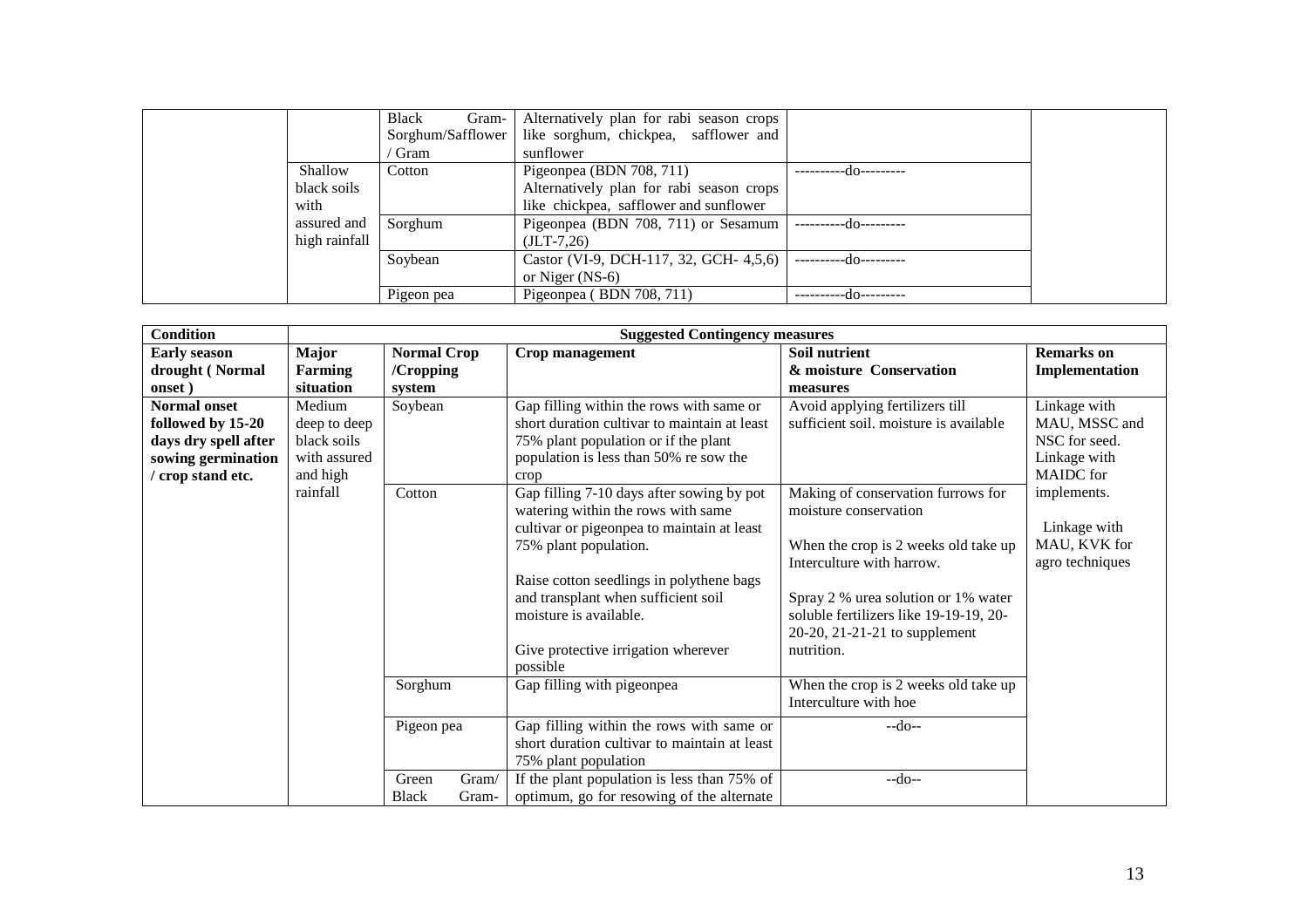|                                                    | Sorghum/Safflo<br>wer / Gram | crops like sunflower / pigeonpea.                                                                                |                                                                                                                |  |
|----------------------------------------------------|------------------------------|------------------------------------------------------------------------------------------------------------------|----------------------------------------------------------------------------------------------------------------|--|
|                                                    |                              | If possible give protective irrigation with<br>sprinkler.                                                        |                                                                                                                |  |
| Shallow<br>black soils<br>with assured<br>and high | Cotton                       | Gap filling within the rows with same<br>cultivar or pigeonpea to maintain at least<br>75% plant population.     | Avoid applying fertilizers till<br>sufficient soil. moisture is available<br>Sowing on broad bed furrow (BBF). |  |
| rainfall                                           |                              | Raise cotton seedlings in polythene bags<br>and transplant when sufficient soil<br>moisture is available.        | Making of conservation furrows for<br>moisture conservation                                                    |  |
|                                                    |                              | Give protective irrigation wherever<br>possible                                                                  | Interculture with harrows                                                                                      |  |
|                                                    | Sorghum                      | Gap filling with pigeonpea                                                                                       | Interculture with hoe                                                                                          |  |
|                                                    | Soybean                      | Gap filling within the rows with same or<br>short duration cultivar to maintain at least<br>75% plant population | Interculture with hoe                                                                                          |  |
|                                                    | Pigeon pea                   | --------do-------                                                                                                | Interculture with hoe.                                                                                         |  |

| <b>Condition</b>     |              |               | <b>Suggested Contingency measures</b>       |                                       |                   |  |  |
|----------------------|--------------|---------------|---------------------------------------------|---------------------------------------|-------------------|--|--|
| Mid season drought   | Major        | <b>Normal</b> | Crop management                             | Soil nutrient & moisture              | <b>Remarks</b> on |  |  |
| (long dry spell,     | Farming      | Crop/Cropping |                                             | conservation measures                 | Implementation    |  |  |
| consecutive 2 weeks  | situation    | system        |                                             |                                       |                   |  |  |
| rainless $(>2.5$ mm) |              |               |                                             |                                       |                   |  |  |
| period)              |              |               |                                             |                                       |                   |  |  |
| At vegetative stage  | Medium       | Soybean       | Interculture for weeding and to create soil | Opening of alternate furrows with     | Linkage with      |  |  |
|                      | deep to deep |               | mulch.                                      | Balaram plough.                       | MAU, MSSC and     |  |  |
|                      | black soils  |               |                                             |                                       | NSC for seed.     |  |  |
|                      | with assured |               | Give protective irrigation wherever         | Mulching with crop residue            |                   |  |  |
|                      | and high     |               | possible                                    |                                       | Linkage with      |  |  |
|                      | rainfall     |               |                                             | Spraying of 2% urea or DAP            | <b>MAIDC</b> for  |  |  |
|                      |              | Cotton        | Give protective irrigation wherever         | Avoid applying fertilizers till       | implements.       |  |  |
|                      |              |               | possible                                    | sufficient soil moisture is available |                   |  |  |
|                      |              |               |                                             |                                       | Linkage with      |  |  |
|                      |              |               | Maintain weed free conditions               | Making of conservation furrows for    | MAU, KVK for      |  |  |
|                      |              |               |                                             | moisture conservation                 | agro techniques   |  |  |
|                      |              |               | Avoid top dressing of fertilizers till      |                                       |                   |  |  |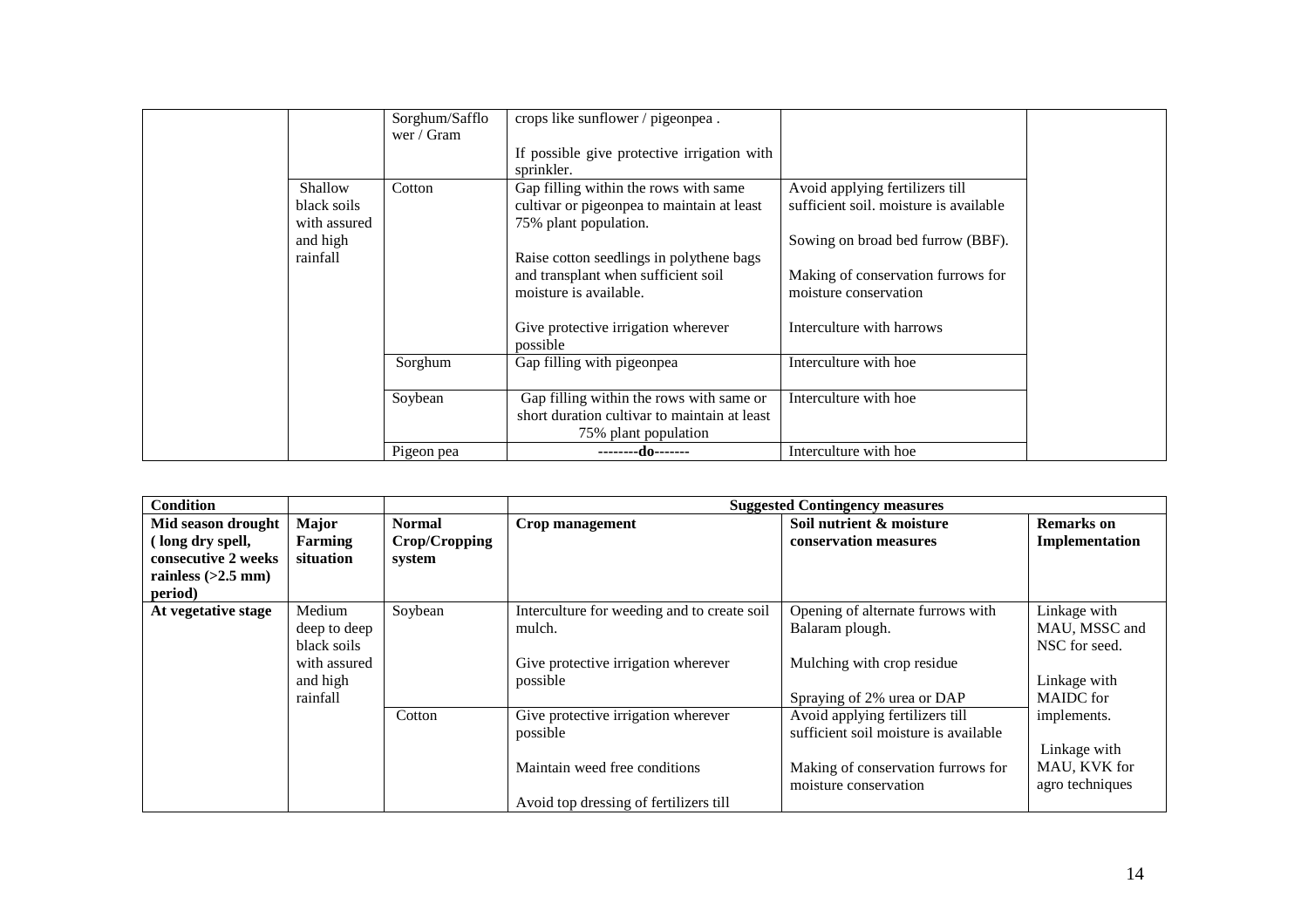|              |                              | sufficient soil moisture is available.                         | Interculture with harrows                                        |
|--------------|------------------------------|----------------------------------------------------------------|------------------------------------------------------------------|
|              |                              |                                                                | Two sprays of 2% MgSO4, Zn,                                      |
|              |                              |                                                                | Boron at weekly interval when the                                |
|              |                              |                                                                | crop is encountered reddening                                    |
|              |                              |                                                                | symptoms                                                         |
|              |                              |                                                                |                                                                  |
|              |                              |                                                                | Spray 2 % urea solution or 1% water                              |
|              |                              |                                                                | soluble fertilizers like 19-19-19, 20-                           |
|              |                              |                                                                | 20-20, 21-21-21 to supplement                                    |
|              |                              |                                                                | nutrition.                                                       |
|              | Sorghum                      | Avoid top dressing of fertilizers till                         | Opening of alternate furrows with                                |
|              |                              | sufficient soil moisture is available.                         | Balaram plough.                                                  |
|              |                              | Intra row thinning                                             | Mulching with crop residue                                       |
|              |                              |                                                                |                                                                  |
|              |                              | Inter culture for weeding                                      | Interculture with harrow                                         |
|              |                              |                                                                |                                                                  |
|              |                              | Protective irrigation if possible                              |                                                                  |
|              | Pigeon pea                   | Inter culture for weeding                                      | $-do-$                                                           |
|              |                              |                                                                |                                                                  |
|              | Green<br>$\overline{G}$ ram/ | Protective irrigation if possible<br>Inter culture for weeding | Spraying of 2% urea or DAP                                       |
|              | <b>Black</b><br>Gram-        |                                                                |                                                                  |
|              | Sorghum/Safflo               | Protective irrigation if possible                              | Other measures as above                                          |
|              | wer / Gram                   |                                                                |                                                                  |
| Shallow      | Cotton                       | Give protective irrigation wherever                            | Avoid applying fertilizers till                                  |
| black soils  |                              | possible                                                       | sufficient soil moisture is available                            |
| with assured |                              |                                                                |                                                                  |
| and high     |                              | Maintain weed free conditions                                  | Making of conservation furrows for                               |
| rainfall     |                              |                                                                | moisture conservation                                            |
|              |                              |                                                                |                                                                  |
|              |                              |                                                                | Interculture with harrows                                        |
|              |                              |                                                                |                                                                  |
|              |                              |                                                                | Two sprays of 2% MgSO4, Zn,<br>Boron at weekly interval when the |
|              |                              |                                                                | crop is encountered reddening                                    |
|              |                              |                                                                | symptoms                                                         |
|              |                              |                                                                |                                                                  |
|              |                              |                                                                | Spray 2 % urea solution or 1% water                              |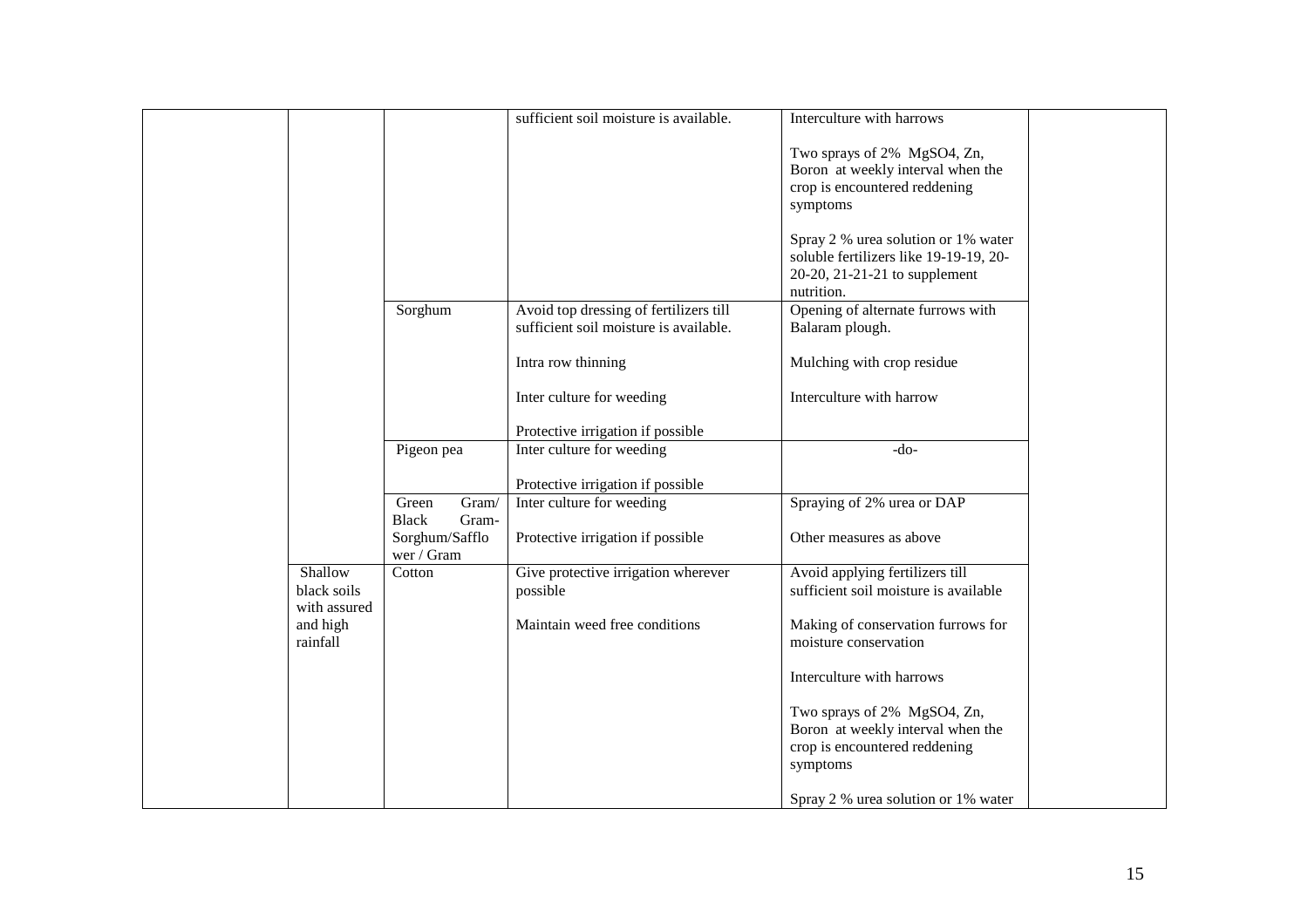|            |                                        | soluble fertilizers like 19-19-19, 20- |
|------------|----------------------------------------|----------------------------------------|
|            |                                        | $20-20$ , $21-21-21$ to supplement     |
|            |                                        | nutrition.                             |
| Sorghum    | Avoid top dressing of fertilizers till | Interculture for weeding and to create |
|            | sufficient soil moisture is available. | soil mulch to conserve moisture.       |
|            | Protective irrigation if possible      | Opening of alternate furrows           |
|            | Intra row thinning                     |                                        |
| Soybean    | Give protective irrigation wherever    |                                        |
|            | possible                               | -do-                                   |
| Pigeon pea | Protective irrigation if possible      | Spraying of 2% urea or DAP             |
|            |                                        |                                        |
|            | Inter culture for weeding              | Opening of alternate furrows           |

| <b>Condition</b>                       |                                                       |                                          | <b>Suggested Contingency measures</b>                                                                               |                                                                                                                                                                                                  |                                                 |  |  |
|----------------------------------------|-------------------------------------------------------|------------------------------------------|---------------------------------------------------------------------------------------------------------------------|--------------------------------------------------------------------------------------------------------------------------------------------------------------------------------------------------|-------------------------------------------------|--|--|
| Mid season drought<br>(long dry spell) | <b>Major</b><br><b>Farming</b><br>situation           | <b>Normal</b><br>Crop/Cropping<br>system | Crop management                                                                                                     | Soil nutrient & moisture conservation<br>measures                                                                                                                                                | <b>Remarks</b> on<br>Implementation             |  |  |
| At<br>flowering/fruiting<br>stage      | Medium<br>deep to deep<br>black soils<br>with assured | Soybean                                  | Give protective irrigation<br>wherever possible                                                                     | Opening of alternate furrows with Balaram<br>plough.<br>Spraying of 2% urea or DAP                                                                                                               | Linkage with<br>MAU, MSSC and<br>NSC for seed.  |  |  |
|                                        | and high<br>rainfall                                  | Cotton                                   | Give protective irrigation with<br>drip                                                                             | Foliar spray of 2% KNO <sub>3</sub> , urea and DAP.<br>Opening of alternate furrows with Balaram                                                                                                 | Linkage with<br><b>MAIDC</b> for<br>implements. |  |  |
|                                        |                                                       |                                          | Maintain weed free conditions                                                                                       | plough.<br>Mulching with crop residue.<br>IInterculture with harrows<br>Spray 2 % urea solution or 1% water soluble<br>fertilizers like 19-19-19, 20-20-20, 21-21-21 to<br>supplement nutrition. | Linkage with<br>MAU, KVK for<br>agro techniques |  |  |
|                                        |                                                       | Sorghum<br>Pigeon pea                    | Give protective irrigation<br>If feasible spray anti-<br>transparant 6% kaolin<br>Protective irrigation if possible | Opening of alternate furrows with Balaram<br>plough.<br>Foliar spray of 2% KNO <sub>3</sub> , urea and DAP                                                                                       |                                                 |  |  |
|                                        |                                                       | Gram/<br>Green                           | Protective irrigation if                                                                                            | $-do-$                                                                                                                                                                                           |                                                 |  |  |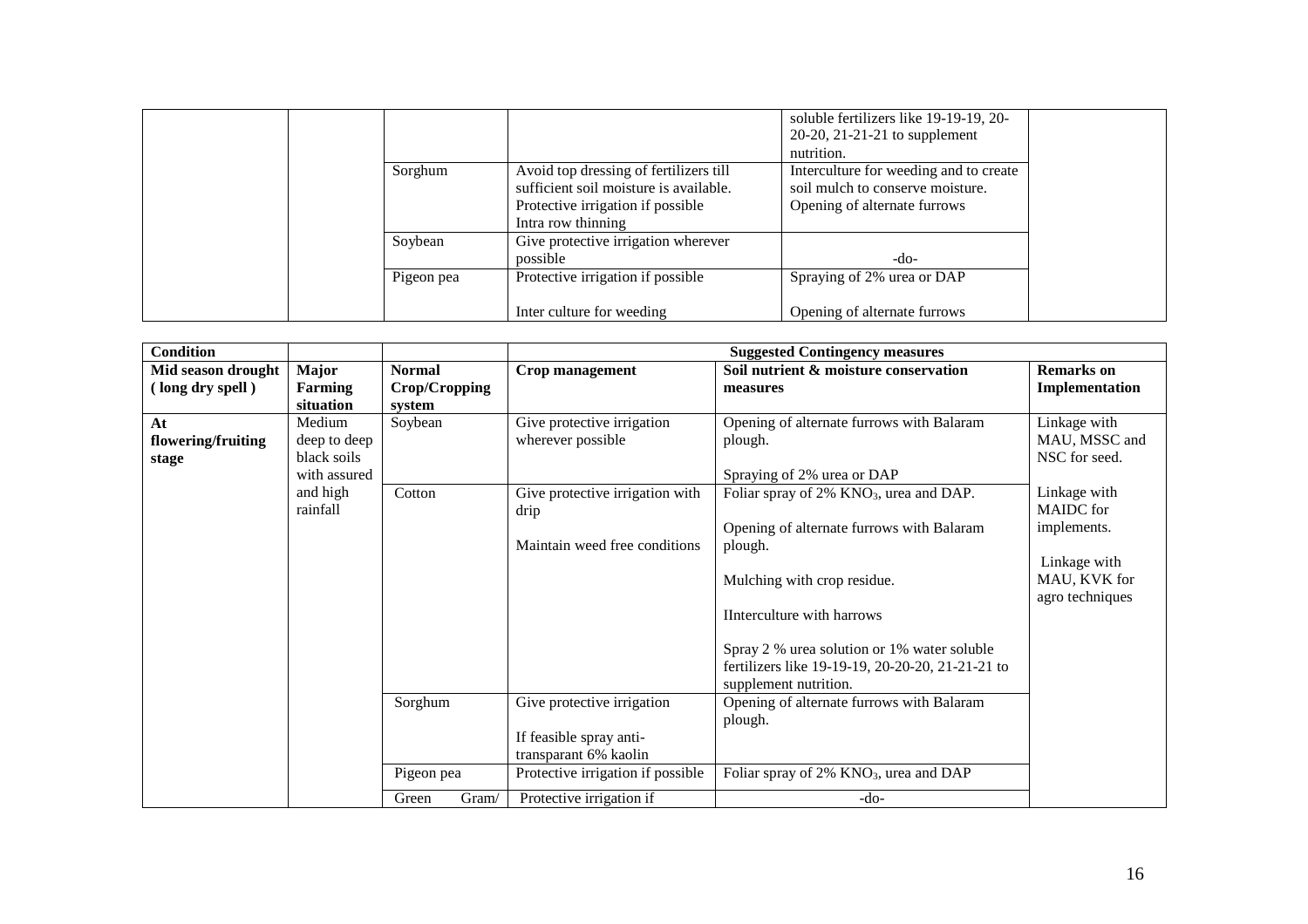|                      | Black<br>Gram-  | possible                         |                                                       |
|----------------------|-----------------|----------------------------------|-------------------------------------------------------|
|                      | Sorghum/Safflow |                                  |                                                       |
|                      | er / Gram       |                                  |                                                       |
| Shallow              | Cotton          | Give protective irrigation with  | Foliar spray of 2% KNO <sub>3</sub> , urea and DAP.   |
| black soils          |                 | drip                             |                                                       |
| with assured         |                 |                                  | Opening of alternate furrows with Balaram             |
| and high<br>rainfall |                 |                                  | plough.                                               |
|                      |                 |                                  | Mulching with crop residue.                           |
|                      |                 |                                  | Interculture with harrows                             |
|                      |                 |                                  | Spray 2 % urea solution or 1% water soluble           |
|                      |                 |                                  | fertilizers like 19-19-19, 20-20-20, 21-21-21 to      |
|                      |                 |                                  | supplement nutrition.                                 |
|                      | Sorghum         | Give protective irrigation       | -do-                                                  |
|                      |                 | If feasible spray anti-          |                                                       |
|                      |                 | transparant 6% kaolin            |                                                       |
|                      |                 |                                  |                                                       |
|                      |                 | In case of severe stress harvest |                                                       |
|                      |                 | as green fodder                  |                                                       |
|                      | Soybean         | Give protective irrigation       | Opening of alternate furrows with Balaram             |
|                      |                 | wherever possible                | plough                                                |
|                      | Pigeon pea      | $-do-$                           | Foliar spray of $2\%$ KNO <sub>3</sub> , urea and DAP |

| <b>Condition</b>        |              |               |                                 | <b>Suggested Contingency measures</b>           |                          |  |  |
|-------------------------|--------------|---------------|---------------------------------|-------------------------------------------------|--------------------------|--|--|
| <b>Terminal drought</b> | Major        | <b>Normal</b> | Crop management                 | <b>Rabi Crop planning</b>                       | <b>Remarks</b> on        |  |  |
| (Early withdrawl        | Farming      | Crop/Cropping |                                 |                                                 | <b>Implementation</b>    |  |  |
| of monsoon)             | situation    | system        |                                 |                                                 |                          |  |  |
|                         | Medium       | Soybean       | Give life saving irrigation or  | Sowing of rabi crops like sorghum, chickpea,    | Linkage with MAIDC /     |  |  |
|                         | deep to deep |               | harvest at physiological        | saffalower immediately after<br>harvest<br>of 1 | DSAO for harvesting      |  |  |
|                         | black soils  |               | maturity                        | soybean with minimum tillage                    | implements (thresher,    |  |  |
|                         | with assured | Cotton        | Give protective irrigation with | If possible, adopt relay cropping of chickpea,  | harvester).              |  |  |
|                         | and high     |               | drip                            | safflower, rabi sorghum                         |                          |  |  |
|                         | rainfall     |               |                                 |                                                 | DSAO<br>Linkage<br>with  |  |  |
|                         |              |               | Picking                         |                                                 | for<br>ponds and<br>farm |  |  |
|                         |              | Sorghum       | Life saving irrigation or       | Plan for rabi crops like chickpea and safflower | micro irrigation system  |  |  |
|                         |              |               | harvest at physiological        |                                                 | through RKVY             |  |  |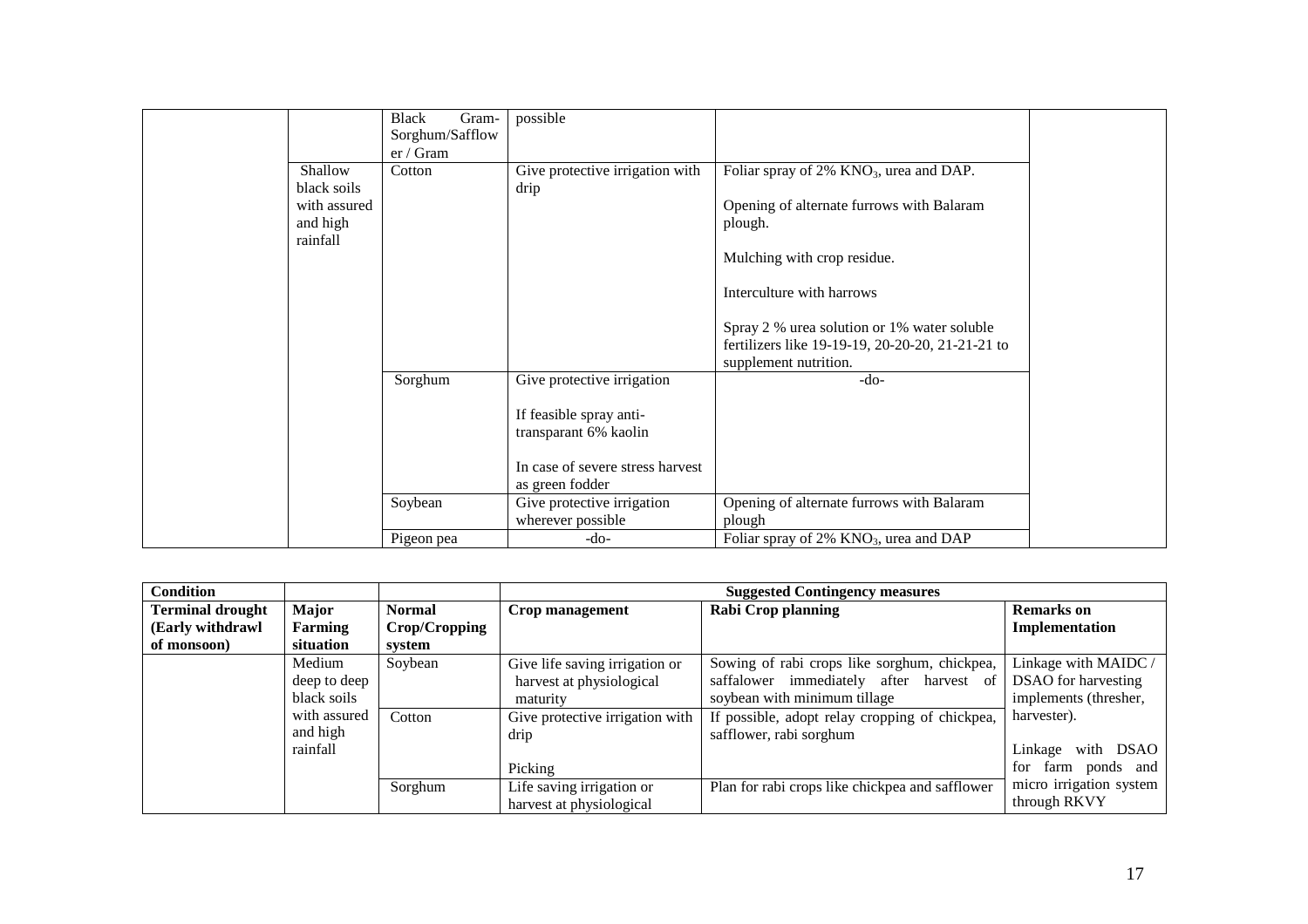|                                        | Pigeon pea                                                              | maturity<br>Life saving irrigation                                                                    |                                                                           |
|----------------------------------------|-------------------------------------------------------------------------|-------------------------------------------------------------------------------------------------------|---------------------------------------------------------------------------|
|                                        |                                                                         | Foliar spray of $2\%$ KNO <sub>3</sub> ,<br>urea and DAP                                              |                                                                           |
|                                        | Green<br>Gram/<br><b>Black</b><br>Gram-<br>Sorghum/Safflo<br>wer / Gram | Harvest at physiological<br>maturity or in case of severe<br>drought use as fodder/ green<br>manuring | Plan for rabi crops chickpea / safflower / rabi<br>sorghum / sunflower    |
| Shallow<br>black soils<br>with assured | Cotton                                                                  | Give protective irrigation<br>Picking                                                                 | If possible, adopt relay cropping of chickpea,<br>safflower, rabi sorghum |
| and high<br>rainfall                   | Sorghum                                                                 | Give protection irrigation<br>In case of severe stress<br>harvest as green fodder                     | Plan for rabi crops chickpea / safflower                                  |
|                                        | Soybean                                                                 | Give protection irrigation                                                                            | Plan for rabi crops chickpea / safflower /<br>sorghum                     |
|                                        | Pigeon pea                                                              | Give protection irrigation                                                                            | Foliar spray of 2% KNO <sub>3</sub> , urea and DAP                        |

#### **2.1.2 Irrigated situation**

| <b>Condition</b>                                                          |                                                                     |               |                                                                                                                                    | <b>Suggested Contingency measures</b>                                                                                                                                                                                                                              |                                                                                    |
|---------------------------------------------------------------------------|---------------------------------------------------------------------|---------------|------------------------------------------------------------------------------------------------------------------------------------|--------------------------------------------------------------------------------------------------------------------------------------------------------------------------------------------------------------------------------------------------------------------|------------------------------------------------------------------------------------|
|                                                                           | <b>Major Farming</b>                                                | Crop/Cropping | Change in crop /                                                                                                                   | <b>Agronomic measures</b>                                                                                                                                                                                                                                          | <b>Remarks</b> on                                                                  |
|                                                                           | situation                                                           | system        | cropping system                                                                                                                    |                                                                                                                                                                                                                                                                    | Implementation                                                                     |
| Delayed / limited<br>release of water in<br>canals due to low<br>rainfall | Medium deep to deep<br>black soil with assured<br>and high rainfall | Sugarcane     | No change or prefer<br>irrigated cotton                                                                                            | Raising of nurseries with single<br>budded setts to save the time and water<br>for pre-seasonal planting<br>Drip system for enhancing the water<br>productivity<br>Mulching with sugarcane trash<br>between rows and frequent interculture<br>to conserve moisture | Supply of seed through<br>MSSC, NFSM, MAU,<br>Village seed production<br>programme |
|                                                                           |                                                                     | Wheat         | No change.<br>Depending upon time<br>of release of water go<br>for timely (HD-2496,<br>HD-2189, Triambak)<br>/ late sown (HD-2189, | Give irrigation at critical stages of crop<br>growth                                                                                                                                                                                                               |                                                                                    |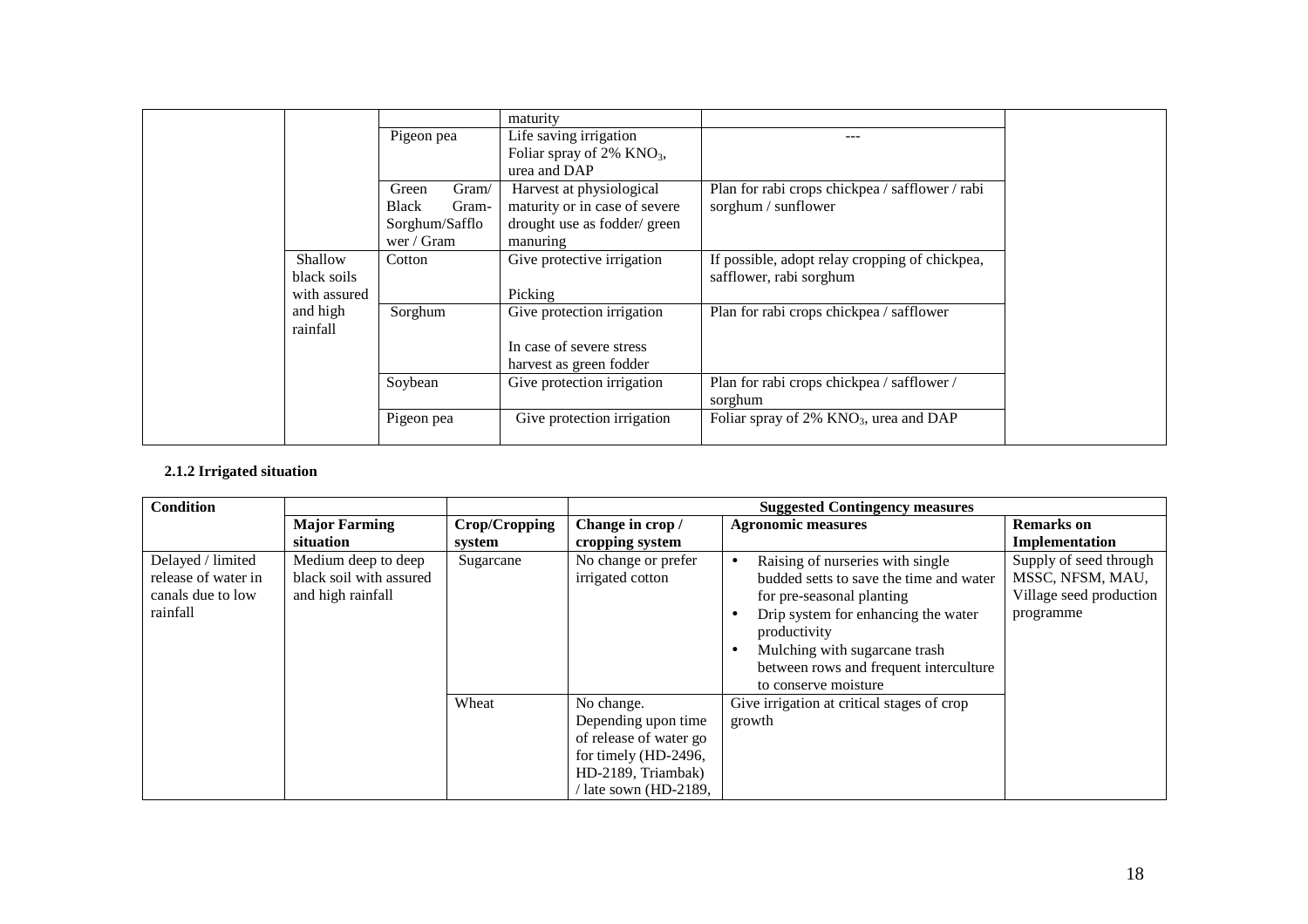|                   |           | Kailash) wheat<br>varieties |                             |
|-------------------|-----------|-----------------------------|-----------------------------|
| Shallow soil with | l'urmeric | Maize                       | Alternate furrow irrigation |
| assured and high  |           | Cotton                      | Drip irrigation             |
| rainfall          |           |                             |                             |

| <b>Condition</b>     |                         |               |                  | <b>Suggested Contingency measures</b> |                         |
|----------------------|-------------------------|---------------|------------------|---------------------------------------|-------------------------|
|                      | <b>Major Farming</b>    | Crop/Cropping | Change in crop / | <b>Agronomic measures</b>             | <b>Remarks</b> on       |
|                      | situation               | system        | cropping system  |                                       | Implementation          |
| Non release of water | Medium deep to deep     | Sugarcane     | Cotton           | Limited irrigation                    | Supply of seed through  |
| in canals under      | black soil with assured |               |                  |                                       | MSSC, NFSM, MAU,        |
| delayed onset of     | and high rainfall       |               |                  |                                       | Village seed production |
| monsoon in           | Shallow soil with       | Turmeric      | Cotton, Maize,   | Alternate furrow irrigation           | programme               |
| catchment            | assured and high        |               | Soybean          | Drip irrigation                       |                         |
|                      | rainfall                |               |                  |                                       |                         |

| <b>Condition</b>       |                      |               | <b>Suggested Contingency measures</b> |                           |                |  |
|------------------------|----------------------|---------------|---------------------------------------|---------------------------|----------------|--|
|                        | <b>Major Farming</b> | Crop/Cropping | Change in crop /                      | <b>Agronomic measures</b> | Remarks on     |  |
|                        | situation            | system        | cropping system                       |                           | Implementation |  |
| Lack of inflows into   | Not applicable       |               |                                       |                           |                |  |
| tanks due to           |                      |               |                                       |                           |                |  |
| insufficient / delayed |                      |               |                                       |                           |                |  |
| onset of monsoon       |                      |               |                                       |                           |                |  |

| <b>Condition</b>     |                         |               |                  | <b>Suggested Contingency measures</b>    |                            |
|----------------------|-------------------------|---------------|------------------|------------------------------------------|----------------------------|
|                      | <b>Major Farming</b>    | Crop/Cropping | Change in crop / | <b>Agronomic measures</b>                | <b>Remarks</b> on          |
|                      | situation               | system        | cropping system  |                                          | Implementation             |
| Insufficient         | Medium deep to deep     | Sugarcane     | Cotton           | Limited irrigation                       | Supply of seed through     |
| groundwater recharge | black soil with assured | Wheat         | No change        | Irrigation at critical crop growth stage | MSSC, NFSM, MAU,           |
| due to low rainfall  | and high rainfall       |               |                  |                                          | Village seed production    |
|                      | Shallow soil with       | Turmeric      | Cotton, Maize    | Alternate furrow irrigation              | programme                  |
|                      | assured and high        |               | Soybean          |                                          |                            |
|                      | rainfall                |               |                  | Drip irrigation                          | Recharging of wells        |
|                      |                         |               |                  |                                          | <b>Implement Watershed</b> |
|                      |                         |               |                  |                                          | development                |
|                      |                         |               |                  |                                          | programmes                 |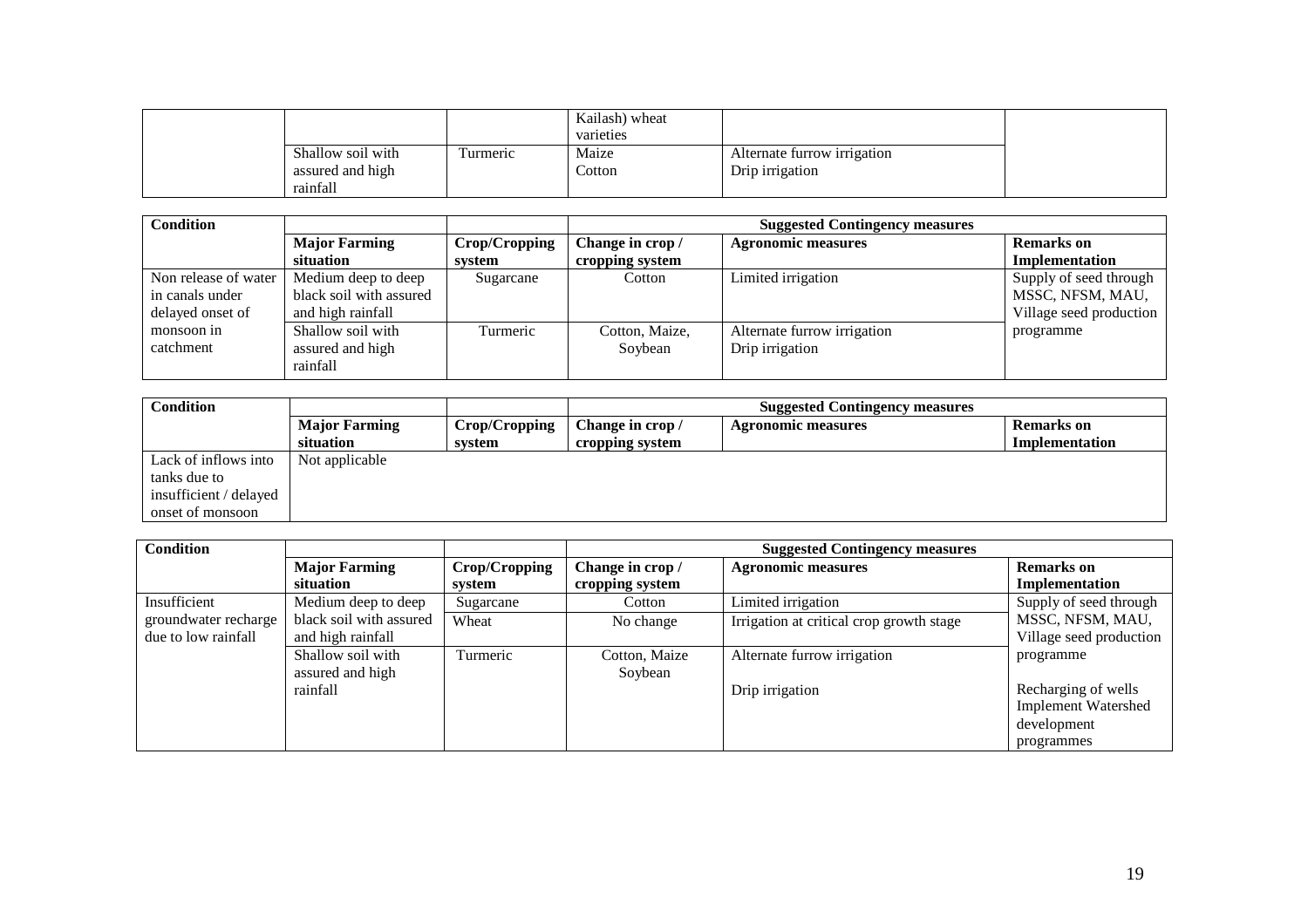| <b>Condition</b>       | <b>Suggested contingency measure</b>                 |                                    |                              |                                  |
|------------------------|------------------------------------------------------|------------------------------------|------------------------------|----------------------------------|
| <b>Continuous high</b> | <b>Vegetative stage</b>                              | <b>Flowering stage</b>             | <b>Crop maturity Stage</b>   | <b>Post harvest</b>              |
| rainfall in a short    |                                                      |                                    |                              |                                  |
| span leading to water  |                                                      |                                    |                              |                                  |
| logging                |                                                      |                                    |                              |                                  |
| Cotton, Pearl millet   | Drain excess water                                   | Drain excess water                 | Drain out excess water       | Protect picked cotton from       |
|                        | Interculture at optimum soil                         |                                    | Timely harvest               | drenching and soiling            |
|                        | moisture                                             |                                    |                              | Dry wet cotton and market        |
|                        | Apply 25KgN/Ha to cotton                             |                                    |                              |                                  |
| Maize                  | Drain out excess water as early                      | Drain out excess water as early as | Drain out excess water       | Harvest cobs after proper drying |
|                        | as possible                                          | possible                           | Harvest green cobs from      | Dry the grain to optimum         |
|                        | Intercultivation and                                 | Intercultivation and               | dislodged plants for         | moisture content before storage  |
|                        | Earthing up                                          | Earthing up                        | immediate marketing          |                                  |
| Soybean, Pigeonpea     | Drain out excess water                               | $-do-$                             | $-do-$                       | Shift to safer place             |
| and short duration     |                                                      |                                    |                              | Dry the produce                  |
| pulses                 |                                                      |                                    |                              |                                  |
| Horticulture           |                                                      |                                    |                              |                                  |
| Mango                  | Opening of field channels to                         | Opening of field channels to drain | Collect fallen fruits, grade | Grading, cleaning and            |
|                        | drain out excess water and avoid                     | out excess water and avoid surface | and market if feasible       | marketing of fruits              |
|                        | surface ponding, Interculture at                     | ponding, Interculture at optimum   |                              |                                  |
|                        | optimum soil moisture                                | soil moisture                      |                              |                                  |
| Sweet orange           | $-do-$                                               | $-do-$                             | $-do-$                       | $-do-$                           |
| Pomogranate            | Drain out excess water                               | Providing drainage trench (1.5     | Providing drainage trench    | Treatment of 0.1 %               |
|                        | by opening the trenches                              | cu. ft) across the slope           | (1.5)                        | carbendizime to the bunches to   |
|                        |                                                      |                                    | cu. ft) across the slope     | protect from diseases            |
|                        | Heavy rainfall with high speed winds in a short span |                                    |                              |                                  |
| Cotton, Pearl millet   | Drain excess water                                   | Drain excess water                 | Drain out excess water       | Protect picked cotton from       |
|                        | Interculture at optimum soil                         |                                    | Timely harvest               | drenching and soiling            |
|                        | moisture                                             |                                    |                              | Dry wet cotton and marketing     |
|                        | Apply 25KgN/Ha to cotton                             |                                    |                              |                                  |
| Maize                  | Drain out excess water as early                      | Drain out excess water as early as | Drain out excess water       | Harvest cobs after proper drying |
|                        | as possible                                          | possible                           | Harvest green cobs from      | Dry the grain to optimum         |
|                        |                                                      |                                    | dislodged plants for         | moisture content before storage  |
|                        |                                                      |                                    | immediate marketing          |                                  |
| Soybean, Pigeonpea     | Drain out excess water                               | $-do-$                             | $-do-$                       | Shift to safer place             |
| and short duration     |                                                      |                                    |                              | Dry the produce                  |
| pulses                 |                                                      |                                    |                              |                                  |
| Horticulture           |                                                      |                                    |                              |                                  |
| Mango                  | $-do-$                                               | Provide support to prevent lodging | Apply multinutrient and      | Shift produce to safer place     |

**2.2 Unusual rains (untimely, unseasonal etc)** (for both rainfed and irrigated situations)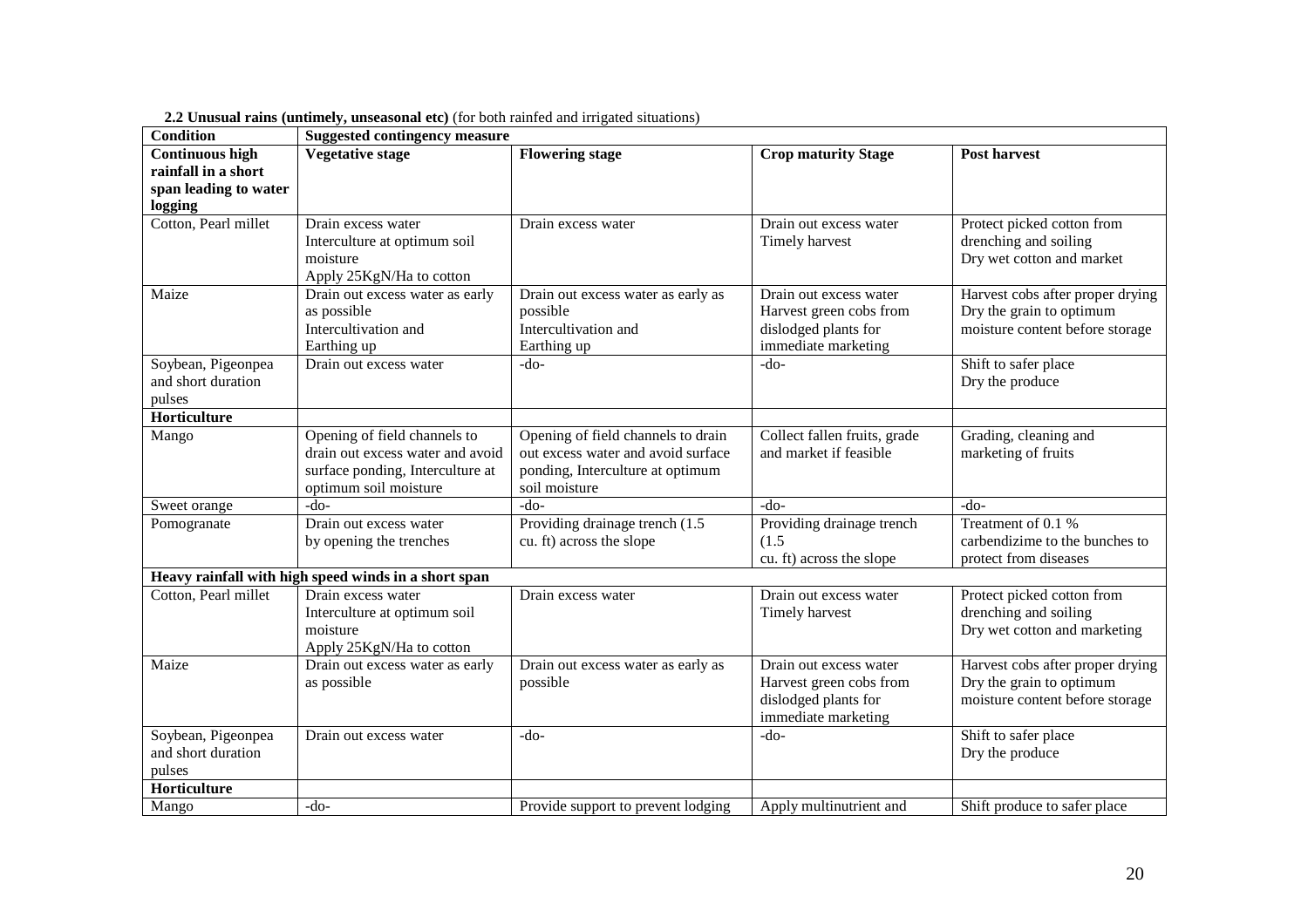|              |                                                                                                                                                                                                                                | and uprooting in young orchards                                                                                                                                                                                                                                                                   | hormonal spray to promote<br>flowering                                                                                           |                                                                                         |
|--------------|--------------------------------------------------------------------------------------------------------------------------------------------------------------------------------------------------------------------------------|---------------------------------------------------------------------------------------------------------------------------------------------------------------------------------------------------------------------------------------------------------------------------------------------------|----------------------------------------------------------------------------------------------------------------------------------|-----------------------------------------------------------------------------------------|
| Sweet orange | $-do-$                                                                                                                                                                                                                         | -do-                                                                                                                                                                                                                                                                                              | $-do-$                                                                                                                           | $-do-$                                                                                  |
| Pomogranate  | $-do-$                                                                                                                                                                                                                         | $-do-$                                                                                                                                                                                                                                                                                            | $-do-$                                                                                                                           | $-do-$                                                                                  |
|              | Outbreak of pests and diseases due to unseasonal rains                                                                                                                                                                         |                                                                                                                                                                                                                                                                                                   |                                                                                                                                  |                                                                                         |
| Cotton       | Apply soil drench of<br>carbendazim 0.1% or COC @<br>3g/litre at base of plants to<br>prevent wilt in low lying<br>patches                                                                                                     | Apply foliar spray of streptocycline<br>sulphate @ $6g/60$ litre + COC @<br>25g/10 litre to prevent bacterial leaf<br>blight<br>Apply Sulphur 25g/10 litre (300<br>mesh) to prevent grey mildew<br>Apply MgSO4 25 kg/ha soil<br>application or 1% MgSO4 foliar<br>spray to prevent leaf reddening | Foliar spray of carbendazim<br>$0.1\%$ or Ditane M45 0.2% to<br>prevent boll rot                                                 |                                                                                         |
| Pearl millet |                                                                                                                                                                                                                                |                                                                                                                                                                                                                                                                                                   | Apply Dithane M 45 0.2% on<br>ear heads immediately after<br>cessation of rains                                                  |                                                                                         |
| Maize        |                                                                                                                                                                                                                                | Foliar application of Mancozeb at<br>$0.25 - 0.5\%$ at 8-10 days interval to<br>control Turcicum leaf blight                                                                                                                                                                                      |                                                                                                                                  |                                                                                         |
| Soybean      | Manually remove infested<br>plants or plant parts from below<br>the girdles<br>Protect against semilooper when<br>density reaches >4 larvae per<br>meter row with foliar spray of<br>NSKE 5% or dimethoate 30 EC<br>1 ml/litre |                                                                                                                                                                                                                                                                                                   |                                                                                                                                  |                                                                                         |
| Horticulture |                                                                                                                                                                                                                                |                                                                                                                                                                                                                                                                                                   |                                                                                                                                  |                                                                                         |
| Mango        | Spray imidacloprid 0.3 ml or<br>dimethoate 1 ml/liter to control<br>hopper<br>Drench the seedlings with COC<br>0.25% against root rot                                                                                          | Protect against hopper                                                                                                                                                                                                                                                                            | Spray Dithane M 45 3g/litre<br>or carbendazim 1g/liter<br>against anthracnose<br>Spray sulphur 0.5% to control<br>powdery mildew | Maintain aeration in storage to<br>prevent fungal infection and<br>blackening or fruits |
| Sweet orange | Protect against Citrus Psylla<br>with foliar spray of malathion<br>50 EC 10 ml or quinalphos 25                                                                                                                                | Protect against Citrus Psylla with<br>foliar spray of malathion 50 EC 10<br>ml or quinalphos 25 EC 10 ml or                                                                                                                                                                                       |                                                                                                                                  | $\overline{\phantom{a}}$                                                                |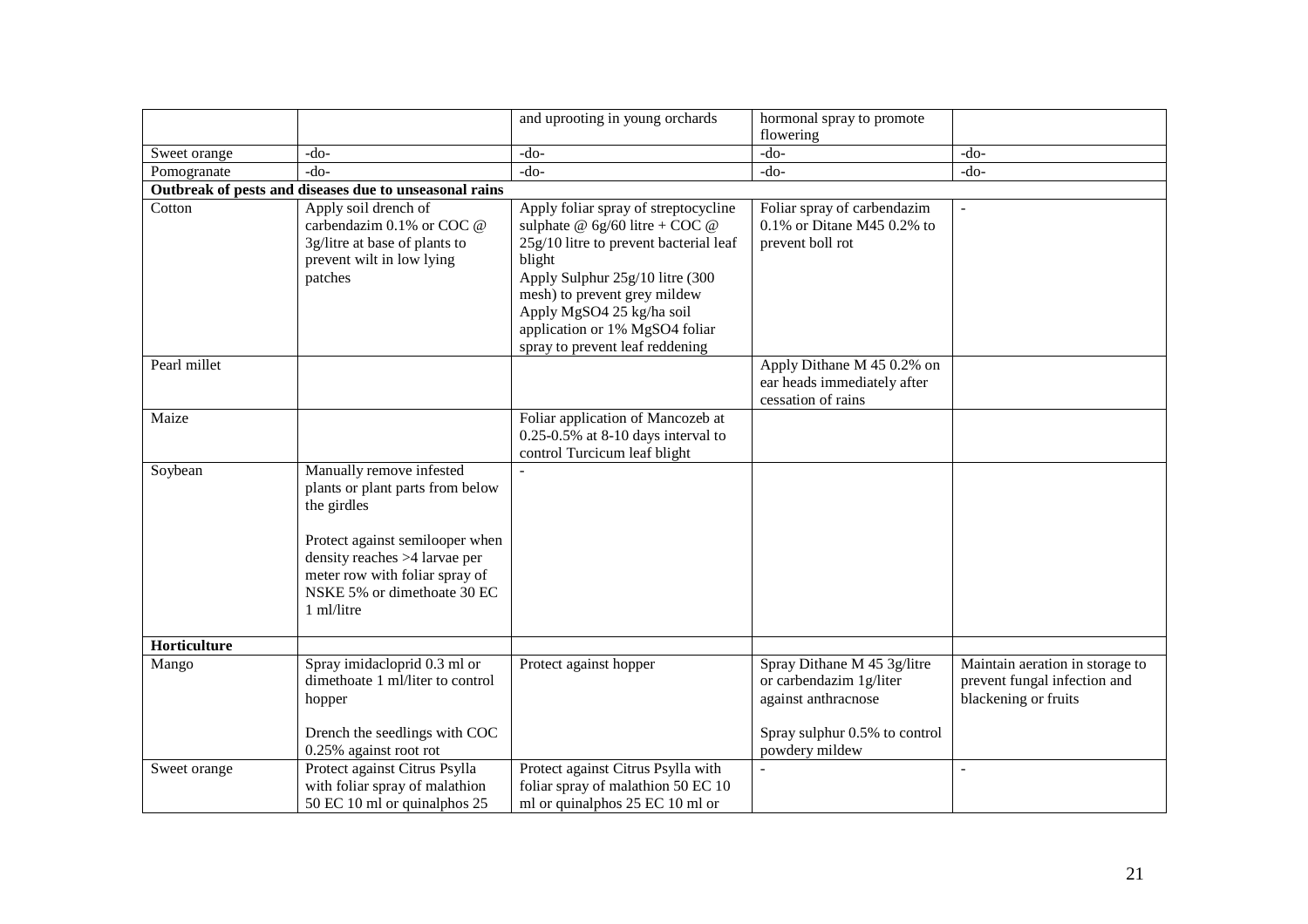|            | EC 10 ml or cypermethrin 25EC    | cypermethrin 25EC 4 ml per 10          |                                                     |  |
|------------|----------------------------------|----------------------------------------|-----------------------------------------------------|--|
|            | 4 ml per 10 liters               | liters                                 |                                                     |  |
| Pomogrante | a) Insect pest - Shot hole borer | i) Shot hole borer                     | i) Fruit sucking                                    |  |
|            | - Use Geru paste with            | - Use Geru paste with insecticides     | moth                                                |  |
|            | insecticides                     | - Soil application of 10 g phorate $@$ | - Protect the fruits                                |  |
|            | - Soil application of 10 g       | $10g$ /plant in                        | either by bagging or                                |  |
|            | phorate $\omega$                 | basin                                  | by using repellents                                 |  |
|            | $10g$ /plant in basin            | ii) Anar caterpillar                   | i) Bacterial spot -                                 |  |
|            | b) Disease -                     | - Spraying of Emamectin benzoate 5     | Spraying of                                         |  |
|            | i) Bacterial blight -            | SG @ $5g/10$                           | bactinashak 250 ppm                                 |  |
|            | Spraying of bactinashak 250      | lit. water.                            | $(2.5 \text{ g} / 10 \text{ lit.})$ and captaf 0.25 |  |
|            | ppm $(2.5g/10)$                  | i) Bacterial spot $-$                  | %                                                   |  |
|            | lit.) and captaf $0.25\%$        | Spraying of bactinashak 250 ppm        | alternatively                                       |  |
|            | alternatively                    | $(2.5 \text{ g} / 10 \text{ lit.})$    |                                                     |  |
|            | ii) Fungal fruit and leaf spot-  | and captaf 0.25 % alternatively        |                                                     |  |
|            | Spraying of mancozeb 75 WP       | ii) Fungal fruit and leaf spot-        |                                                     |  |
|            | $0.25%$ or                       | Spraying of mancozeb 75 WP 0.25        |                                                     |  |
|            | carbendazim 50 WP 0.1 %          | % or carbendazium 50 WP 0.1 %          |                                                     |  |

#### **2.3 Floods:** Not applicable

| <b>Condition</b>                                    |                          | <b>Suggested contingency measure</b> |                           |            |
|-----------------------------------------------------|--------------------------|--------------------------------------|---------------------------|------------|
| Transient water logging / partial                   | Seedling / nursery stage | <b>Vegetative stage</b>              | <b>Reproductive stage</b> | At harvest |
| inundation                                          |                          |                                      |                           |            |
| Continuous submergence for more than Not applicable |                          |                                      |                           |            |
| 2 days                                              |                          |                                      |                           |            |
| Sea water inundation                                |                          |                                      |                           |            |

#### **2.4 Extreme events: Heat wave / Cold wave / Frost / Hailstorm / Cyclone**

| <b>Extreme</b><br>event | Suggested contingency measure                                |                                                        |                                                                                                  |                                                   |
|-------------------------|--------------------------------------------------------------|--------------------------------------------------------|--------------------------------------------------------------------------------------------------|---------------------------------------------------|
| type                    | Seedling / nursery stage                                     | <i>V</i> egetative stage                               | <b>Reproductive stage</b>                                                                        | At harvest                                        |
| <b>Heat Wave</b>        |                                                              |                                                        |                                                                                                  |                                                   |
| <b>Horticulture</b>     |                                                              |                                                        |                                                                                                  |                                                   |
| Sweet orange            | Frequent irrigation<br>Shade temporary shade net<br>Mulching | Irrigation and pruning of affected<br>branches / twigs | Irrigation and pruning of affected<br>branches / twigs<br>Apply 1% Bordeaux paste to cut<br>ends | Immediate harvesting,<br>grading<br>and marketing |
| Cold wave               |                                                              |                                                        |                                                                                                  |                                                   |
| Sweet orange            | Protect with polythene sheet                                 | Smoking,<br>light<br>and<br>frequent                   | Smoking.<br>light<br>frequent<br>and                                                             |                                                   |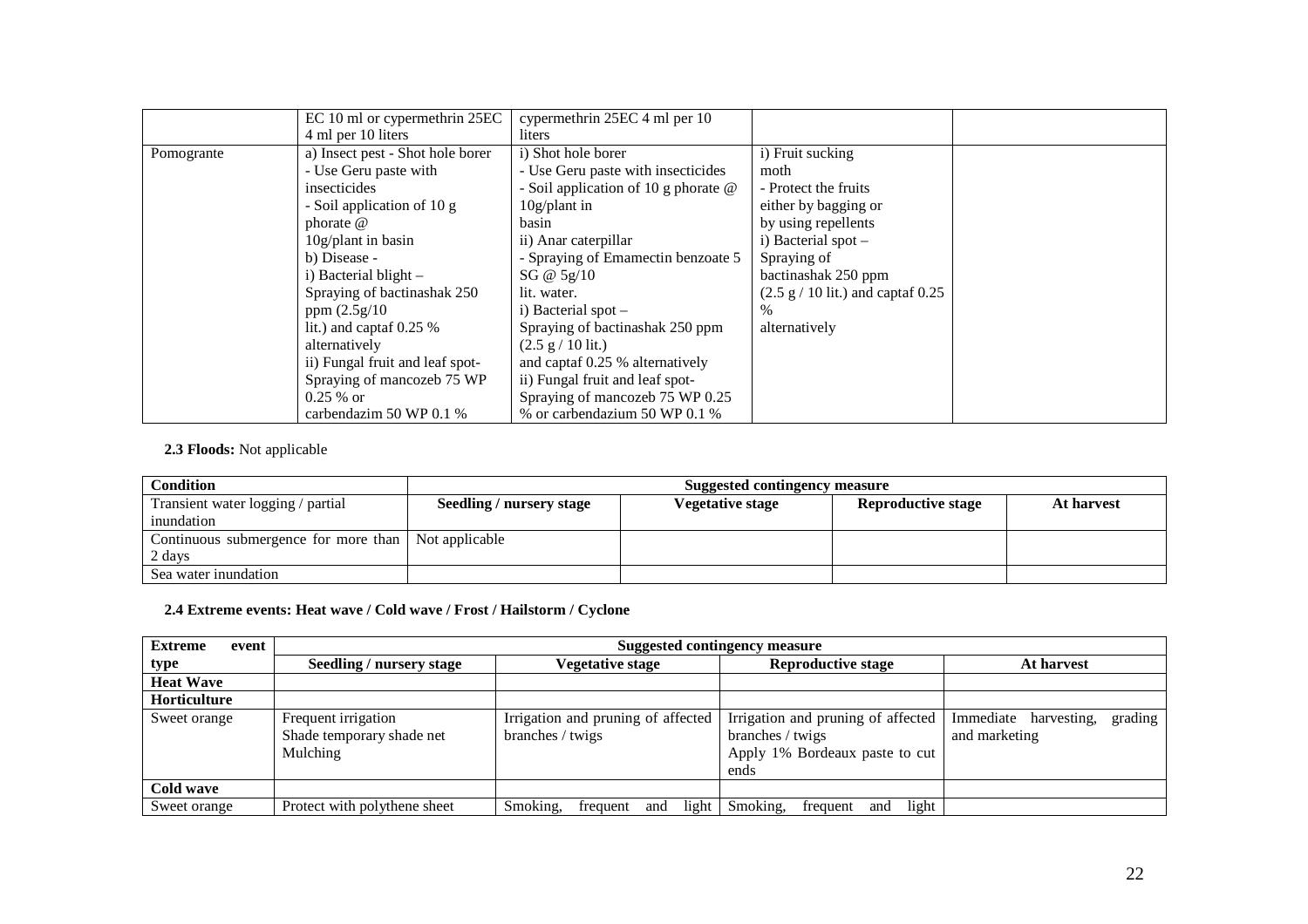|                  |                | mulching,<br>apply<br>basin<br>supplementary dose of fertilizers | irrigation during evening hours, irrigation during evening hours,<br>basin<br>mulching,<br>apply<br>supplementary dose of fertilizers |  |
|------------------|----------------|------------------------------------------------------------------|---------------------------------------------------------------------------------------------------------------------------------------|--|
| Frost            | Not applicable |                                                                  |                                                                                                                                       |  |
| <b>Hailstorm</b> | Not applicable |                                                                  |                                                                                                                                       |  |
| Cyclone          | Not applicable |                                                                  |                                                                                                                                       |  |

#### **2.5 Contingent strategies for Livestock, Poultry & Fisheries**

#### **2.5.1 Livestock**

|                |                                                        | <b>Suggested contingency measures</b>                   |                                  |
|----------------|--------------------------------------------------------|---------------------------------------------------------|----------------------------------|
|                | Before the event <sup>s</sup>                          | During the event                                        | After the event                  |
| <b>Drought</b> |                                                        |                                                         |                                  |
| Feed and       | Sowing of cereals (Sorghum/Bajra) and leguminous       | biomass of dried<br>Harvest and<br>use<br>up crops      | Encourage progressive farmers    |
| fodder         | crops (Lucerne, Berseem, Horse gram, Cowpea) during    | (Pearlmillet, Pigeon pea, Sorghum, maize, Wheat,        | to grow multi cut fodder crops   |
| availability   | North-East monsoon under dry land system for fodder    | Green gram, Black gram, Soybean, cluster bean)          | sorghum/bajra/maize(UP<br>of     |
|                | production                                             | material as fodder                                      | chari, MP chari, HC-136, HD-     |
|                | Collection of soya meal waste and                      | Use of unconventional and locally available cheap       | 2, GAINT BAJRA, L-74, K-         |
|                | sunflower/safflower/ groundnut seed cake for use as    | feed ingredients especially soya meal waste and         | Ananad/African<br>677.<br>Tall,  |
|                | feed supplement during drought                         | sunflower/safflower/ groundnut seed cake for feeding    | Kisan<br>composite,<br>Moti,     |
|                | Motivating the sugarcane farmers to convert green      | of livestock during drought                             | Manjari, B1-7 on their own       |
|                | sugarcane tops in to silage by the end of February     | Harvest all the top fodder available (Subabul,          | lands with input subsidy         |
|                | Preserving the green maize fodder as silage            | Glyricidia, Pipol, Prosopis etc) and feed the LS during | Supply of quality seeds of       |
|                | Development of hortipastoral systems inexisting        | drought                                                 | COFS 29, Stylo and fodder slips  |
|                | orchards                                               | Concentrate ingredients such as Grains, brans,          | of Marvel, Yaswant, Jaywant,     |
|                | Establishment of fodder bank at village level with     | chunnies & oilseed cakes, low grade grains etc. unfit   | Napier,<br>guinea grass well     |
|                | available dry fodder (wheat straw, Sorghum/Bajra       | for human consumption should be procured from           | before monsoon                   |
|                | stover, groundnut haulms, sugarcane tops)              | Govt. Godowns for feeding high productive animals       | Flushing the stock to recoup     |
|                | Development of silvopastoral models with Leucaena,     | during drought                                          | Replenish the feed and<br>fodder |
|                | Glyricidia, Prosopis as fodder trees and Marvel,       | Promotion of Horse gram as contingent crop and          | banks                            |
|                | Madras Anjan, Stylo, Desmanthus, etc., as under        | harvesting it at vegetative stage as fodder             |                                  |
|                | storey grass                                           | All the hay should be enriched with 2% Urea molasses    |                                  |
|                | Encourage fodder production with Sorghum – stylo-      | solution or 1% common salt solution and fed to LS.      |                                  |
|                | Sorghum on rotation basis and also to cultivate short- | Continuous supplementation of minerals to prevent       |                                  |
|                | term fodder crops like sunhemp                         | infertility.                                            |                                  |
|                | Promote Azola cultivation at backyard                  | Encourage mixing available kitchen waste with dry       |                                  |
|                | Formation of village Disaster Management Committee     | fodder while feeding to the milch animals               |                                  |
|                | Capacity building and preparedness of the stakeholders | Arrangements should be made for mobilization of         |                                  |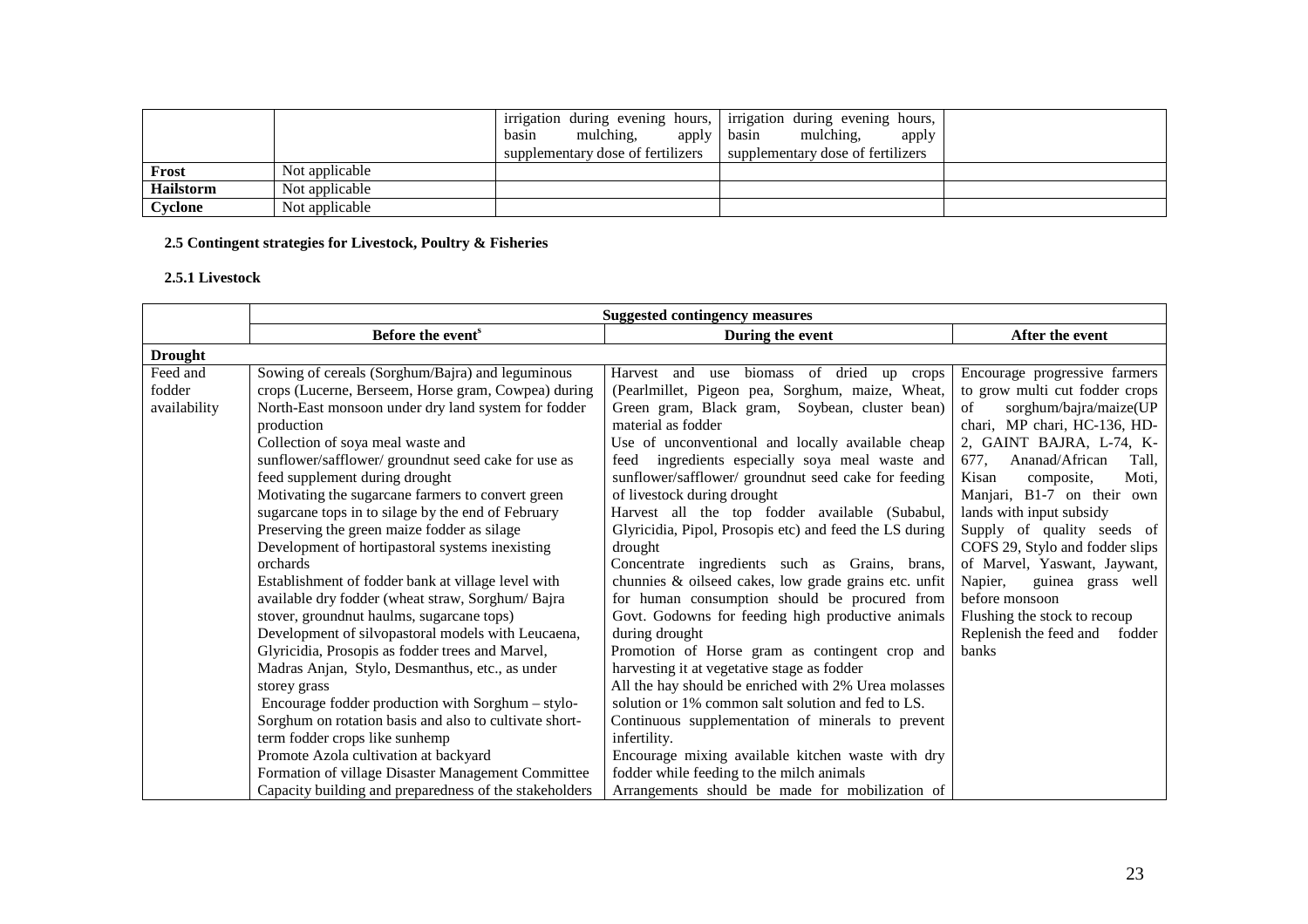|            | and official staff for the drought/floods/cyclones                                                                                               | small ruminants across the districts where no drought<br>exits<br>Unproductive livestock should to be culled during<br>severe drought<br>Create transportation and marketing facilities for the<br>culled and unproductive animals (10000-20000<br>animals)<br>Subsidized loans (5-10 crores) should be provided to<br>the livestock keepers |                                                                                                               |
|------------|--------------------------------------------------------------------------------------------------------------------------------------------------|----------------------------------------------------------------------------------------------------------------------------------------------------------------------------------------------------------------------------------------------------------------------------------------------------------------------------------------------|---------------------------------------------------------------------------------------------------------------|
| Drinking   | Make available<br>wholesome clean drinking water                                                                                                 | Provide<br>wholesome<br>drinking<br>clean<br>water                                                                                                                                                                                                                                                                                           | Watershed<br>management                                                                                       |
| water      | throughout the year for livestock<br>Adopt various water conservation methods at village<br>level to improve the ground water level for adequate | throughout the day<br>Restrict wallowing<br>of<br>animals<br>in<br>water<br>bodies/resources                                                                                                                                                                                                                                                 | practices should be promoted to<br>conserve the rainwater.<br>Bleach (0.1%) drinking water /<br>water sources |
|            | water supply.<br>Identification of water resources                                                                                               | Add alum in stagnated water bodies                                                                                                                                                                                                                                                                                                           | Desilting of ponds                                                                                            |
|            | Rain water harvesting and create water bodies/watering                                                                                           |                                                                                                                                                                                                                                                                                                                                              | Sensitize<br>the<br>farming                                                                                   |
|            | points (when water is scarce use only as drinking water                                                                                          |                                                                                                                                                                                                                                                                                                                                              | community<br>about                                                                                            |
|            | for animals)                                                                                                                                     |                                                                                                                                                                                                                                                                                                                                              | importance of clean drinking                                                                                  |
|            | Construction of drinking water tanks in herding                                                                                                  |                                                                                                                                                                                                                                                                                                                                              | water for livestock                                                                                           |
|            | places/village junctions/relief camp locations                                                                                                   |                                                                                                                                                                                                                                                                                                                                              |                                                                                                               |
|            | Drinking water troughs should be provided in shandies<br>/community grazing areas                                                                |                                                                                                                                                                                                                                                                                                                                              |                                                                                                               |
| Health and | Procure and stock emergency medicines and vaccines                                                                                               | Conduct mass animal health camps in every village                                                                                                                                                                                                                                                                                            | Keep close surveillance on                                                                                    |
| disease    | for important endemic diseases of the area                                                                                                       | Keep close watch on health of different livestock                                                                                                                                                                                                                                                                                            | disease outbreak.                                                                                             |
| management | All the stock must be immunized for endemic                                                                                                      | species                                                                                                                                                                                                                                                                                                                                      | Undertake the vaccination                                                                                     |
|            | diseases of the area before the onset of monsoon                                                                                                 | Identification and quarantine of sick animals                                                                                                                                                                                                                                                                                                | depending on need                                                                                             |
|            | Surveillance and disease monitoring network to be                                                                                                | Performing ring vaccination (8 km radius) in case of                                                                                                                                                                                                                                                                                         | Restricting<br>of<br>movement                                                                                 |
|            | established at Joint Director (Animal Husbandry) office<br>in the district                                                                       | any outbreak<br>Tick control measures should be implemented to                                                                                                                                                                                                                                                                               | livestock in case of<br>any<br>epidemic                                                                       |
|            | Adequate refreshment training on disaster management                                                                                             | prevent tick borne diseases in productive animals                                                                                                                                                                                                                                                                                            | Farmers should be advised to                                                                                  |
|            | to be given to animal husbandry department staff                                                                                                 | Keep the animal houses clean and spray disinfectants                                                                                                                                                                                                                                                                                         | breed their milch animals                                                                                     |
|            | Procure and stock multivitamins & area specific                                                                                                  | Safe and hygienic disposal of dead animal carcasses                                                                                                                                                                                                                                                                                          | during July-September so that                                                                                 |
|            | mineral mixture                                                                                                                                  |                                                                                                                                                                                                                                                                                                                                              | the peak milk production does                                                                                 |
|            |                                                                                                                                                  |                                                                                                                                                                                                                                                                                                                                              | not coincide with mid summer                                                                                  |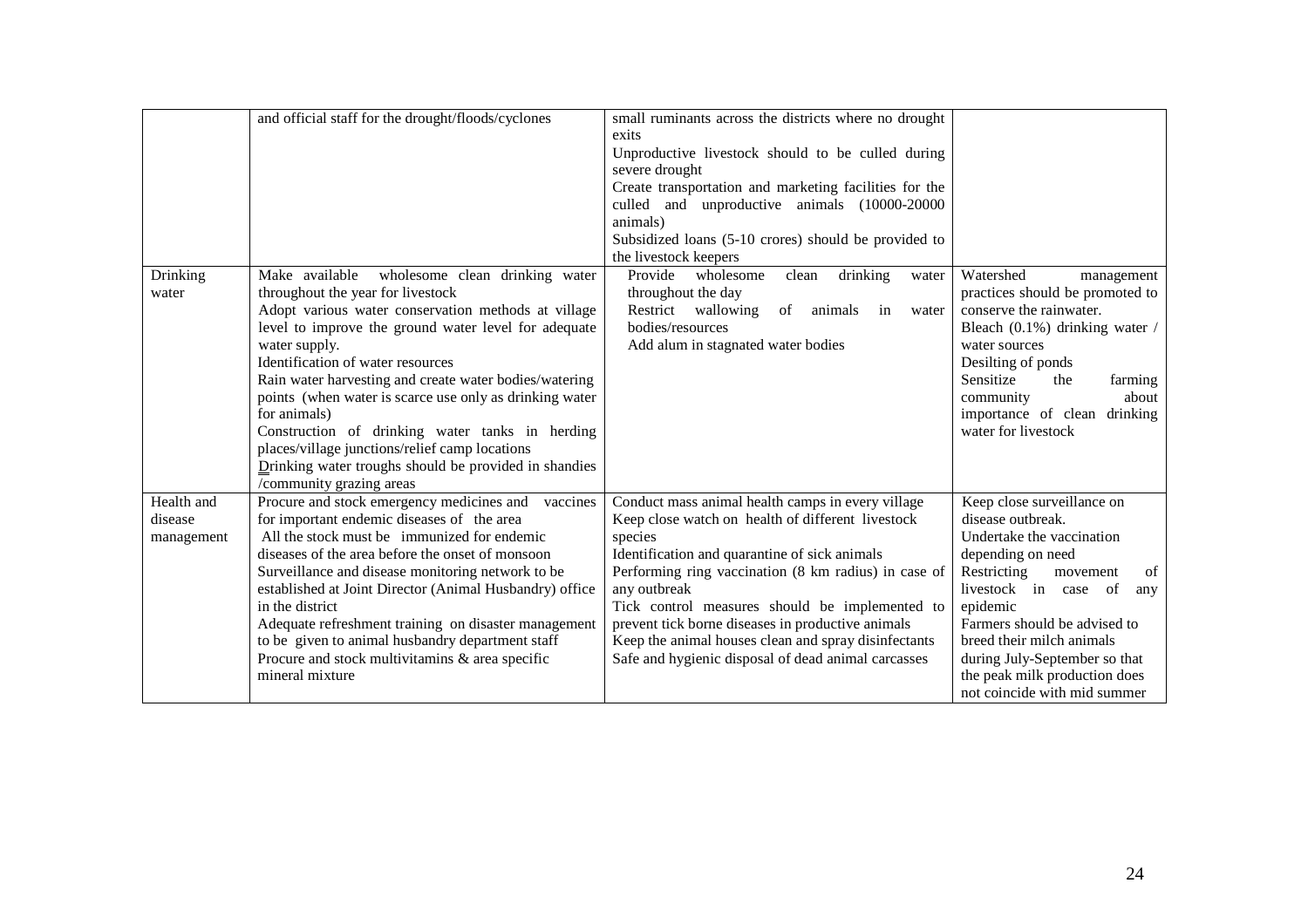| (Pearlmillet, Pigeon pea, Sorghum, Wheat, Green<br>valued animals<br>in case of epidemic<br><b>Floods</b><br>gram, Black gram, maize, Soybean, cluster bean etc)<br>Shift productive and high valued animals from<br>Repair of animal shed<br>and store properly for use as animal feed.<br>affected areas to relief camps<br>Cleaning and disinfection of the<br>Protect the stored dry roughage feed (wheat<br>Carryout deworming to all the animals entering into<br>shed<br>straw/sorghum stover etc.,) from wetting and<br>relief camps<br>Bleach (0.1%) drinking water /<br>inundation of stagnated water<br>Proper hygiene and sanitation of the relief camps,<br>water sources<br>Procure and stock vaccines for important endemic<br>animal sheds and surroundings<br>Deworm all the animals through<br>Avoid feeding soaked and mould infected feeds<br>mass camps<br>diseases<br>Make available emergency medicines, anti-diarrheal<br>Vaccinate against possible<br>fodders to livestock<br>drugs and electrolytes for transport to the needy areas<br>disease out breaks like HS, BQ,<br>Treatment of the sick, injured and affected animals<br>Keep stock of bleaching powder and lime<br>FMD and PPR<br>through arrangement of mobile emergency veterinary<br>Proper dispose of the dead<br>hospitals / rescue animal health workers.<br>animals / carcasses by burning /<br>Don't allow the animals for grazing in case of early<br>forewarning (EFW)<br>deep burying (4-8 feet) with<br>Spray fly repellants like neem oil, Butax etc., in<br>Incase of EFW of severe cyclone/floods, shift the<br>lime powder (1kg for small<br>animal sheds and relief camps<br>animals to safer places<br>ruminants and 5kg for large<br>Identification and quarantine of sick animals<br>Surveillance and disease monitoring network to be<br>ruminants) in pit<br>Perform ring vaccination (8 km radius) in case of any<br>Bleach / chlorinate (0.1%)<br>established at Animal Husbandry Department in each<br>disease outbreak<br>drinking water or water<br>district<br>Sprinkle lime in relief camps and animal sheds<br>Arrange transportation facilities for animals to shift<br>resources<br>Proper disposal of dung from relief camps and animal<br>from low lying areas to safer places and also for animal<br>Collect drowned crop material,<br>sheds<br>health workers for rescue operations<br>dry it and store for future use<br>Sowing of short duration fodder<br>crops in unsown and water<br>logged areas when crops are<br>damaged and no chance to<br>replant<br>Application of urea (20-<br>25kg/ha) in the inundated areas<br>and CPR's to enhance the bio<br>mass production.<br>Heat wave: Allow the animals early in the morning<br>Feed the animals as per routine<br>Heat & Cold<br>Arrangement for protection from heat wave<br>Plantation around the shed<br>schedule<br>or late in the evening for grazing<br>$\bf{1)}$<br>wave<br>Feed green fodder/silage / concentrates during day<br>Allow the animals for grazing<br>ii) Arrangement of H <sub>2</sub> O sprinklers / foggers in<br>time and roughages / hay during night time<br>(normal timings)<br>the shed<br>Put on the foggers / sprinkerlers during day time<br>iii) Application of white reflector paint on the<br>In severe cases, vitamin 'C' and electrolytes should be<br>roof<br>added in $H_2O$ during day time | Cyclone/ | Harvest all the possible immature and or wetted grain | Arrange relief camps to save productive and high | Restrict movement of animals |
|----------------------------------------------------------------------------------------------------------------------------------------------------------------------------------------------------------------------------------------------------------------------------------------------------------------------------------------------------------------------------------------------------------------------------------------------------------------------------------------------------------------------------------------------------------------------------------------------------------------------------------------------------------------------------------------------------------------------------------------------------------------------------------------------------------------------------------------------------------------------------------------------------------------------------------------------------------------------------------------------------------------------------------------------------------------------------------------------------------------------------------------------------------------------------------------------------------------------------------------------------------------------------------------------------------------------------------------------------------------------------------------------------------------------------------------------------------------------------------------------------------------------------------------------------------------------------------------------------------------------------------------------------------------------------------------------------------------------------------------------------------------------------------------------------------------------------------------------------------------------------------------------------------------------------------------------------------------------------------------------------------------------------------------------------------------------------------------------------------------------------------------------------------------------------------------------------------------------------------------------------------------------------------------------------------------------------------------------------------------------------------------------------------------------------------------------------------------------------------------------------------------------------------------------------------------------------------------------------------------------------------------------------------------------------------------------------------------------------------------------------------------------------------------------------------------------------------------------------------------------------------------------------------------------------------------------------------------------------------------------------------------------------------------------------------------------------------------------------------------------------------------------------------------------------------------------------------------------------------------------------------------------------------------------------------------------------------------------------------------------------------------------------------------------|----------|-------------------------------------------------------|--------------------------------------------------|------------------------------|
|                                                                                                                                                                                                                                                                                                                                                                                                                                                                                                                                                                                                                                                                                                                                                                                                                                                                                                                                                                                                                                                                                                                                                                                                                                                                                                                                                                                                                                                                                                                                                                                                                                                                                                                                                                                                                                                                                                                                                                                                                                                                                                                                                                                                                                                                                                                                                                                                                                                                                                                                                                                                                                                                                                                                                                                                                                                                                                                                                                                                                                                                                                                                                                                                                                                                                                                                                                                                                      |          |                                                       |                                                  |                              |
|                                                                                                                                                                                                                                                                                                                                                                                                                                                                                                                                                                                                                                                                                                                                                                                                                                                                                                                                                                                                                                                                                                                                                                                                                                                                                                                                                                                                                                                                                                                                                                                                                                                                                                                                                                                                                                                                                                                                                                                                                                                                                                                                                                                                                                                                                                                                                                                                                                                                                                                                                                                                                                                                                                                                                                                                                                                                                                                                                                                                                                                                                                                                                                                                                                                                                                                                                                                                                      |          |                                                       |                                                  |                              |
|                                                                                                                                                                                                                                                                                                                                                                                                                                                                                                                                                                                                                                                                                                                                                                                                                                                                                                                                                                                                                                                                                                                                                                                                                                                                                                                                                                                                                                                                                                                                                                                                                                                                                                                                                                                                                                                                                                                                                                                                                                                                                                                                                                                                                                                                                                                                                                                                                                                                                                                                                                                                                                                                                                                                                                                                                                                                                                                                                                                                                                                                                                                                                                                                                                                                                                                                                                                                                      |          |                                                       |                                                  |                              |
|                                                                                                                                                                                                                                                                                                                                                                                                                                                                                                                                                                                                                                                                                                                                                                                                                                                                                                                                                                                                                                                                                                                                                                                                                                                                                                                                                                                                                                                                                                                                                                                                                                                                                                                                                                                                                                                                                                                                                                                                                                                                                                                                                                                                                                                                                                                                                                                                                                                                                                                                                                                                                                                                                                                                                                                                                                                                                                                                                                                                                                                                                                                                                                                                                                                                                                                                                                                                                      |          |                                                       |                                                  |                              |
|                                                                                                                                                                                                                                                                                                                                                                                                                                                                                                                                                                                                                                                                                                                                                                                                                                                                                                                                                                                                                                                                                                                                                                                                                                                                                                                                                                                                                                                                                                                                                                                                                                                                                                                                                                                                                                                                                                                                                                                                                                                                                                                                                                                                                                                                                                                                                                                                                                                                                                                                                                                                                                                                                                                                                                                                                                                                                                                                                                                                                                                                                                                                                                                                                                                                                                                                                                                                                      |          |                                                       |                                                  |                              |
|                                                                                                                                                                                                                                                                                                                                                                                                                                                                                                                                                                                                                                                                                                                                                                                                                                                                                                                                                                                                                                                                                                                                                                                                                                                                                                                                                                                                                                                                                                                                                                                                                                                                                                                                                                                                                                                                                                                                                                                                                                                                                                                                                                                                                                                                                                                                                                                                                                                                                                                                                                                                                                                                                                                                                                                                                                                                                                                                                                                                                                                                                                                                                                                                                                                                                                                                                                                                                      |          |                                                       |                                                  |                              |
|                                                                                                                                                                                                                                                                                                                                                                                                                                                                                                                                                                                                                                                                                                                                                                                                                                                                                                                                                                                                                                                                                                                                                                                                                                                                                                                                                                                                                                                                                                                                                                                                                                                                                                                                                                                                                                                                                                                                                                                                                                                                                                                                                                                                                                                                                                                                                                                                                                                                                                                                                                                                                                                                                                                                                                                                                                                                                                                                                                                                                                                                                                                                                                                                                                                                                                                                                                                                                      |          |                                                       |                                                  |                              |
|                                                                                                                                                                                                                                                                                                                                                                                                                                                                                                                                                                                                                                                                                                                                                                                                                                                                                                                                                                                                                                                                                                                                                                                                                                                                                                                                                                                                                                                                                                                                                                                                                                                                                                                                                                                                                                                                                                                                                                                                                                                                                                                                                                                                                                                                                                                                                                                                                                                                                                                                                                                                                                                                                                                                                                                                                                                                                                                                                                                                                                                                                                                                                                                                                                                                                                                                                                                                                      |          |                                                       |                                                  |                              |
|                                                                                                                                                                                                                                                                                                                                                                                                                                                                                                                                                                                                                                                                                                                                                                                                                                                                                                                                                                                                                                                                                                                                                                                                                                                                                                                                                                                                                                                                                                                                                                                                                                                                                                                                                                                                                                                                                                                                                                                                                                                                                                                                                                                                                                                                                                                                                                                                                                                                                                                                                                                                                                                                                                                                                                                                                                                                                                                                                                                                                                                                                                                                                                                                                                                                                                                                                                                                                      |          |                                                       |                                                  |                              |
|                                                                                                                                                                                                                                                                                                                                                                                                                                                                                                                                                                                                                                                                                                                                                                                                                                                                                                                                                                                                                                                                                                                                                                                                                                                                                                                                                                                                                                                                                                                                                                                                                                                                                                                                                                                                                                                                                                                                                                                                                                                                                                                                                                                                                                                                                                                                                                                                                                                                                                                                                                                                                                                                                                                                                                                                                                                                                                                                                                                                                                                                                                                                                                                                                                                                                                                                                                                                                      |          |                                                       |                                                  |                              |
|                                                                                                                                                                                                                                                                                                                                                                                                                                                                                                                                                                                                                                                                                                                                                                                                                                                                                                                                                                                                                                                                                                                                                                                                                                                                                                                                                                                                                                                                                                                                                                                                                                                                                                                                                                                                                                                                                                                                                                                                                                                                                                                                                                                                                                                                                                                                                                                                                                                                                                                                                                                                                                                                                                                                                                                                                                                                                                                                                                                                                                                                                                                                                                                                                                                                                                                                                                                                                      |          |                                                       |                                                  |                              |
|                                                                                                                                                                                                                                                                                                                                                                                                                                                                                                                                                                                                                                                                                                                                                                                                                                                                                                                                                                                                                                                                                                                                                                                                                                                                                                                                                                                                                                                                                                                                                                                                                                                                                                                                                                                                                                                                                                                                                                                                                                                                                                                                                                                                                                                                                                                                                                                                                                                                                                                                                                                                                                                                                                                                                                                                                                                                                                                                                                                                                                                                                                                                                                                                                                                                                                                                                                                                                      |          |                                                       |                                                  |                              |
|                                                                                                                                                                                                                                                                                                                                                                                                                                                                                                                                                                                                                                                                                                                                                                                                                                                                                                                                                                                                                                                                                                                                                                                                                                                                                                                                                                                                                                                                                                                                                                                                                                                                                                                                                                                                                                                                                                                                                                                                                                                                                                                                                                                                                                                                                                                                                                                                                                                                                                                                                                                                                                                                                                                                                                                                                                                                                                                                                                                                                                                                                                                                                                                                                                                                                                                                                                                                                      |          |                                                       |                                                  |                              |
|                                                                                                                                                                                                                                                                                                                                                                                                                                                                                                                                                                                                                                                                                                                                                                                                                                                                                                                                                                                                                                                                                                                                                                                                                                                                                                                                                                                                                                                                                                                                                                                                                                                                                                                                                                                                                                                                                                                                                                                                                                                                                                                                                                                                                                                                                                                                                                                                                                                                                                                                                                                                                                                                                                                                                                                                                                                                                                                                                                                                                                                                                                                                                                                                                                                                                                                                                                                                                      |          |                                                       |                                                  |                              |
|                                                                                                                                                                                                                                                                                                                                                                                                                                                                                                                                                                                                                                                                                                                                                                                                                                                                                                                                                                                                                                                                                                                                                                                                                                                                                                                                                                                                                                                                                                                                                                                                                                                                                                                                                                                                                                                                                                                                                                                                                                                                                                                                                                                                                                                                                                                                                                                                                                                                                                                                                                                                                                                                                                                                                                                                                                                                                                                                                                                                                                                                                                                                                                                                                                                                                                                                                                                                                      |          |                                                       |                                                  |                              |
|                                                                                                                                                                                                                                                                                                                                                                                                                                                                                                                                                                                                                                                                                                                                                                                                                                                                                                                                                                                                                                                                                                                                                                                                                                                                                                                                                                                                                                                                                                                                                                                                                                                                                                                                                                                                                                                                                                                                                                                                                                                                                                                                                                                                                                                                                                                                                                                                                                                                                                                                                                                                                                                                                                                                                                                                                                                                                                                                                                                                                                                                                                                                                                                                                                                                                                                                                                                                                      |          |                                                       |                                                  |                              |
|                                                                                                                                                                                                                                                                                                                                                                                                                                                                                                                                                                                                                                                                                                                                                                                                                                                                                                                                                                                                                                                                                                                                                                                                                                                                                                                                                                                                                                                                                                                                                                                                                                                                                                                                                                                                                                                                                                                                                                                                                                                                                                                                                                                                                                                                                                                                                                                                                                                                                                                                                                                                                                                                                                                                                                                                                                                                                                                                                                                                                                                                                                                                                                                                                                                                                                                                                                                                                      |          |                                                       |                                                  |                              |
|                                                                                                                                                                                                                                                                                                                                                                                                                                                                                                                                                                                                                                                                                                                                                                                                                                                                                                                                                                                                                                                                                                                                                                                                                                                                                                                                                                                                                                                                                                                                                                                                                                                                                                                                                                                                                                                                                                                                                                                                                                                                                                                                                                                                                                                                                                                                                                                                                                                                                                                                                                                                                                                                                                                                                                                                                                                                                                                                                                                                                                                                                                                                                                                                                                                                                                                                                                                                                      |          |                                                       |                                                  |                              |
|                                                                                                                                                                                                                                                                                                                                                                                                                                                                                                                                                                                                                                                                                                                                                                                                                                                                                                                                                                                                                                                                                                                                                                                                                                                                                                                                                                                                                                                                                                                                                                                                                                                                                                                                                                                                                                                                                                                                                                                                                                                                                                                                                                                                                                                                                                                                                                                                                                                                                                                                                                                                                                                                                                                                                                                                                                                                                                                                                                                                                                                                                                                                                                                                                                                                                                                                                                                                                      |          |                                                       |                                                  |                              |
|                                                                                                                                                                                                                                                                                                                                                                                                                                                                                                                                                                                                                                                                                                                                                                                                                                                                                                                                                                                                                                                                                                                                                                                                                                                                                                                                                                                                                                                                                                                                                                                                                                                                                                                                                                                                                                                                                                                                                                                                                                                                                                                                                                                                                                                                                                                                                                                                                                                                                                                                                                                                                                                                                                                                                                                                                                                                                                                                                                                                                                                                                                                                                                                                                                                                                                                                                                                                                      |          |                                                       |                                                  |                              |
|                                                                                                                                                                                                                                                                                                                                                                                                                                                                                                                                                                                                                                                                                                                                                                                                                                                                                                                                                                                                                                                                                                                                                                                                                                                                                                                                                                                                                                                                                                                                                                                                                                                                                                                                                                                                                                                                                                                                                                                                                                                                                                                                                                                                                                                                                                                                                                                                                                                                                                                                                                                                                                                                                                                                                                                                                                                                                                                                                                                                                                                                                                                                                                                                                                                                                                                                                                                                                      |          |                                                       |                                                  |                              |
|                                                                                                                                                                                                                                                                                                                                                                                                                                                                                                                                                                                                                                                                                                                                                                                                                                                                                                                                                                                                                                                                                                                                                                                                                                                                                                                                                                                                                                                                                                                                                                                                                                                                                                                                                                                                                                                                                                                                                                                                                                                                                                                                                                                                                                                                                                                                                                                                                                                                                                                                                                                                                                                                                                                                                                                                                                                                                                                                                                                                                                                                                                                                                                                                                                                                                                                                                                                                                      |          |                                                       |                                                  |                              |
|                                                                                                                                                                                                                                                                                                                                                                                                                                                                                                                                                                                                                                                                                                                                                                                                                                                                                                                                                                                                                                                                                                                                                                                                                                                                                                                                                                                                                                                                                                                                                                                                                                                                                                                                                                                                                                                                                                                                                                                                                                                                                                                                                                                                                                                                                                                                                                                                                                                                                                                                                                                                                                                                                                                                                                                                                                                                                                                                                                                                                                                                                                                                                                                                                                                                                                                                                                                                                      |          |                                                       |                                                  |                              |
|                                                                                                                                                                                                                                                                                                                                                                                                                                                                                                                                                                                                                                                                                                                                                                                                                                                                                                                                                                                                                                                                                                                                                                                                                                                                                                                                                                                                                                                                                                                                                                                                                                                                                                                                                                                                                                                                                                                                                                                                                                                                                                                                                                                                                                                                                                                                                                                                                                                                                                                                                                                                                                                                                                                                                                                                                                                                                                                                                                                                                                                                                                                                                                                                                                                                                                                                                                                                                      |          |                                                       |                                                  |                              |
|                                                                                                                                                                                                                                                                                                                                                                                                                                                                                                                                                                                                                                                                                                                                                                                                                                                                                                                                                                                                                                                                                                                                                                                                                                                                                                                                                                                                                                                                                                                                                                                                                                                                                                                                                                                                                                                                                                                                                                                                                                                                                                                                                                                                                                                                                                                                                                                                                                                                                                                                                                                                                                                                                                                                                                                                                                                                                                                                                                                                                                                                                                                                                                                                                                                                                                                                                                                                                      |          |                                                       |                                                  |                              |
|                                                                                                                                                                                                                                                                                                                                                                                                                                                                                                                                                                                                                                                                                                                                                                                                                                                                                                                                                                                                                                                                                                                                                                                                                                                                                                                                                                                                                                                                                                                                                                                                                                                                                                                                                                                                                                                                                                                                                                                                                                                                                                                                                                                                                                                                                                                                                                                                                                                                                                                                                                                                                                                                                                                                                                                                                                                                                                                                                                                                                                                                                                                                                                                                                                                                                                                                                                                                                      |          |                                                       |                                                  |                              |
|                                                                                                                                                                                                                                                                                                                                                                                                                                                                                                                                                                                                                                                                                                                                                                                                                                                                                                                                                                                                                                                                                                                                                                                                                                                                                                                                                                                                                                                                                                                                                                                                                                                                                                                                                                                                                                                                                                                                                                                                                                                                                                                                                                                                                                                                                                                                                                                                                                                                                                                                                                                                                                                                                                                                                                                                                                                                                                                                                                                                                                                                                                                                                                                                                                                                                                                                                                                                                      |          |                                                       |                                                  |                              |
|                                                                                                                                                                                                                                                                                                                                                                                                                                                                                                                                                                                                                                                                                                                                                                                                                                                                                                                                                                                                                                                                                                                                                                                                                                                                                                                                                                                                                                                                                                                                                                                                                                                                                                                                                                                                                                                                                                                                                                                                                                                                                                                                                                                                                                                                                                                                                                                                                                                                                                                                                                                                                                                                                                                                                                                                                                                                                                                                                                                                                                                                                                                                                                                                                                                                                                                                                                                                                      |          |                                                       |                                                  |                              |
|                                                                                                                                                                                                                                                                                                                                                                                                                                                                                                                                                                                                                                                                                                                                                                                                                                                                                                                                                                                                                                                                                                                                                                                                                                                                                                                                                                                                                                                                                                                                                                                                                                                                                                                                                                                                                                                                                                                                                                                                                                                                                                                                                                                                                                                                                                                                                                                                                                                                                                                                                                                                                                                                                                                                                                                                                                                                                                                                                                                                                                                                                                                                                                                                                                                                                                                                                                                                                      |          |                                                       |                                                  |                              |
|                                                                                                                                                                                                                                                                                                                                                                                                                                                                                                                                                                                                                                                                                                                                                                                                                                                                                                                                                                                                                                                                                                                                                                                                                                                                                                                                                                                                                                                                                                                                                                                                                                                                                                                                                                                                                                                                                                                                                                                                                                                                                                                                                                                                                                                                                                                                                                                                                                                                                                                                                                                                                                                                                                                                                                                                                                                                                                                                                                                                                                                                                                                                                                                                                                                                                                                                                                                                                      |          |                                                       |                                                  |                              |
|                                                                                                                                                                                                                                                                                                                                                                                                                                                                                                                                                                                                                                                                                                                                                                                                                                                                                                                                                                                                                                                                                                                                                                                                                                                                                                                                                                                                                                                                                                                                                                                                                                                                                                                                                                                                                                                                                                                                                                                                                                                                                                                                                                                                                                                                                                                                                                                                                                                                                                                                                                                                                                                                                                                                                                                                                                                                                                                                                                                                                                                                                                                                                                                                                                                                                                                                                                                                                      |          |                                                       |                                                  |                              |
|                                                                                                                                                                                                                                                                                                                                                                                                                                                                                                                                                                                                                                                                                                                                                                                                                                                                                                                                                                                                                                                                                                                                                                                                                                                                                                                                                                                                                                                                                                                                                                                                                                                                                                                                                                                                                                                                                                                                                                                                                                                                                                                                                                                                                                                                                                                                                                                                                                                                                                                                                                                                                                                                                                                                                                                                                                                                                                                                                                                                                                                                                                                                                                                                                                                                                                                                                                                                                      |          |                                                       |                                                  |                              |
|                                                                                                                                                                                                                                                                                                                                                                                                                                                                                                                                                                                                                                                                                                                                                                                                                                                                                                                                                                                                                                                                                                                                                                                                                                                                                                                                                                                                                                                                                                                                                                                                                                                                                                                                                                                                                                                                                                                                                                                                                                                                                                                                                                                                                                                                                                                                                                                                                                                                                                                                                                                                                                                                                                                                                                                                                                                                                                                                                                                                                                                                                                                                                                                                                                                                                                                                                                                                                      |          |                                                       |                                                  |                              |
|                                                                                                                                                                                                                                                                                                                                                                                                                                                                                                                                                                                                                                                                                                                                                                                                                                                                                                                                                                                                                                                                                                                                                                                                                                                                                                                                                                                                                                                                                                                                                                                                                                                                                                                                                                                                                                                                                                                                                                                                                                                                                                                                                                                                                                                                                                                                                                                                                                                                                                                                                                                                                                                                                                                                                                                                                                                                                                                                                                                                                                                                                                                                                                                                                                                                                                                                                                                                                      |          |                                                       |                                                  |                              |
|                                                                                                                                                                                                                                                                                                                                                                                                                                                                                                                                                                                                                                                                                                                                                                                                                                                                                                                                                                                                                                                                                                                                                                                                                                                                                                                                                                                                                                                                                                                                                                                                                                                                                                                                                                                                                                                                                                                                                                                                                                                                                                                                                                                                                                                                                                                                                                                                                                                                                                                                                                                                                                                                                                                                                                                                                                                                                                                                                                                                                                                                                                                                                                                                                                                                                                                                                                                                                      |          |                                                       |                                                  |                              |
|                                                                                                                                                                                                                                                                                                                                                                                                                                                                                                                                                                                                                                                                                                                                                                                                                                                                                                                                                                                                                                                                                                                                                                                                                                                                                                                                                                                                                                                                                                                                                                                                                                                                                                                                                                                                                                                                                                                                                                                                                                                                                                                                                                                                                                                                                                                                                                                                                                                                                                                                                                                                                                                                                                                                                                                                                                                                                                                                                                                                                                                                                                                                                                                                                                                                                                                                                                                                                      |          |                                                       |                                                  |                              |
|                                                                                                                                                                                                                                                                                                                                                                                                                                                                                                                                                                                                                                                                                                                                                                                                                                                                                                                                                                                                                                                                                                                                                                                                                                                                                                                                                                                                                                                                                                                                                                                                                                                                                                                                                                                                                                                                                                                                                                                                                                                                                                                                                                                                                                                                                                                                                                                                                                                                                                                                                                                                                                                                                                                                                                                                                                                                                                                                                                                                                                                                                                                                                                                                                                                                                                                                                                                                                      |          |                                                       |                                                  |                              |
|                                                                                                                                                                                                                                                                                                                                                                                                                                                                                                                                                                                                                                                                                                                                                                                                                                                                                                                                                                                                                                                                                                                                                                                                                                                                                                                                                                                                                                                                                                                                                                                                                                                                                                                                                                                                                                                                                                                                                                                                                                                                                                                                                                                                                                                                                                                                                                                                                                                                                                                                                                                                                                                                                                                                                                                                                                                                                                                                                                                                                                                                                                                                                                                                                                                                                                                                                                                                                      |          | iv) Thatched sheds should be provided as a            | Cold wave:                                       |                              |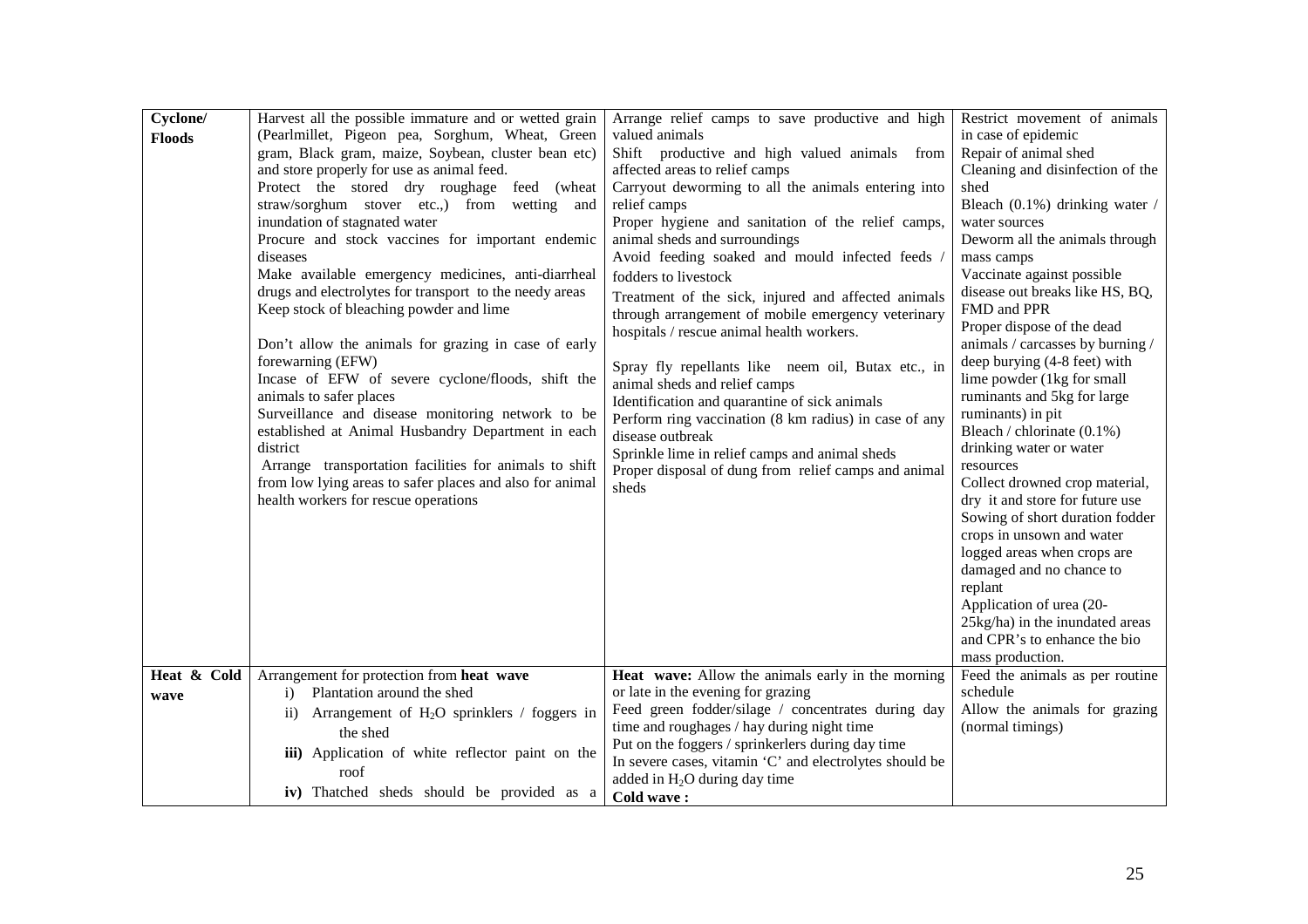|                  | shelter to minimize heat stress                       | Allow for grazing between 10AM to 3PM                 |                                |
|------------------|-------------------------------------------------------|-------------------------------------------------------|--------------------------------|
|                  | Cold wave: Covering all the wire meshed walls / open  | Add 25-50 ml of edible oil in concentrates and fed to |                                |
|                  | area with gunny bags/ polyethylene sheets (with a     | the animals                                           |                                |
|                  | mechanism for lifting during the day time and putting | Put on the heaters during night time                  |                                |
|                  | down during night time)                               | Apply / sprinkle lime powder in the animal shed to    |                                |
|                  |                                                       | neutralize ammonia accumulation                       |                                |
| <b>Insurance</b> | Encouraging insurance of livestock                    | Listing out the details of the dead animals           | Submission for insurance claim |
|                  |                                                       |                                                       | and availing insurance benefit |
|                  |                                                       |                                                       | Purchase of new productive     |
|                  |                                                       |                                                       | animals                        |

#### **2.5.2 Poultry**

|                               |                                                                                                                                                        | <b>Suggested contingency measures</b>                                                                                                                                             |                                                                                                                  |
|-------------------------------|--------------------------------------------------------------------------------------------------------------------------------------------------------|-----------------------------------------------------------------------------------------------------------------------------------------------------------------------------------|------------------------------------------------------------------------------------------------------------------|
|                               | Before the event <sup>a</sup>                                                                                                                          | During the event                                                                                                                                                                  | After the event                                                                                                  |
| <b>Drought</b>                |                                                                                                                                                        |                                                                                                                                                                                   |                                                                                                                  |
| Shortage of feed ingredients  | Storing of grain like maize,<br>bajra, jowar, broken wheat/rice<br>etc, to use as supplemental feed<br>during drought                                  | Feed with house hold grain to all the birds in<br>the noon i.e., after morning scavenging<br>Supplementation of shell grit (calcium) for<br>laying birds<br>Culling of weak birds | Feed supplementation to all the survival<br>birds                                                                |
| Drinking water                | Store adequate good quality<br>water                                                                                                                   | Use water sanitizers and offer cool hygienic<br>drinking water                                                                                                                    | Provide clean and hygienic drinking water                                                                        |
| Health and disease management | Culling of sick birds.<br>Deworming and vaccination<br>against RD and IBD                                                                              | Supplementation of Vit. A, D, E, K and B-<br>complex including vit C in drinking water<br>(5ml in one litre water)                                                                | Hygienic and sanitation of poultry house<br>Disposal of dead birds by burning<br>burying with lime powder in pit |
| <b>Floods</b>                 |                                                                                                                                                        |                                                                                                                                                                                   |                                                                                                                  |
| Shortage of feed ingredients  | In case of early forewarning of<br>floods, shift the birds to safer<br>place<br>Storing of grain like maize,<br>bajra, jowar, broken wheat/rice<br>etc | Use stored feed as supplement<br>Don't allow for scavenging<br>Culling of weak birds                                                                                              | Routine practices are followed<br>Deworming and vaccination against RD                                           |
| Drinking water                | Protect the stored water from<br>contamination                                                                                                         | Use water sanitizers<br>Offer hygienic drinking water                                                                                                                             | Provide clean and hygienic drinking water                                                                        |
| Health and disease management | In case of EFW, add antibiotic<br>powder<br>(Terramycin/Ampicilline/                                                                                   | Prevent water logging around the sheds<br>Provide proper drainage facility to clear<br>stagnated water                                                                            | Sanitation of poultry house<br>Treatment of affected birds<br>Disposal of dead birds by burning                  |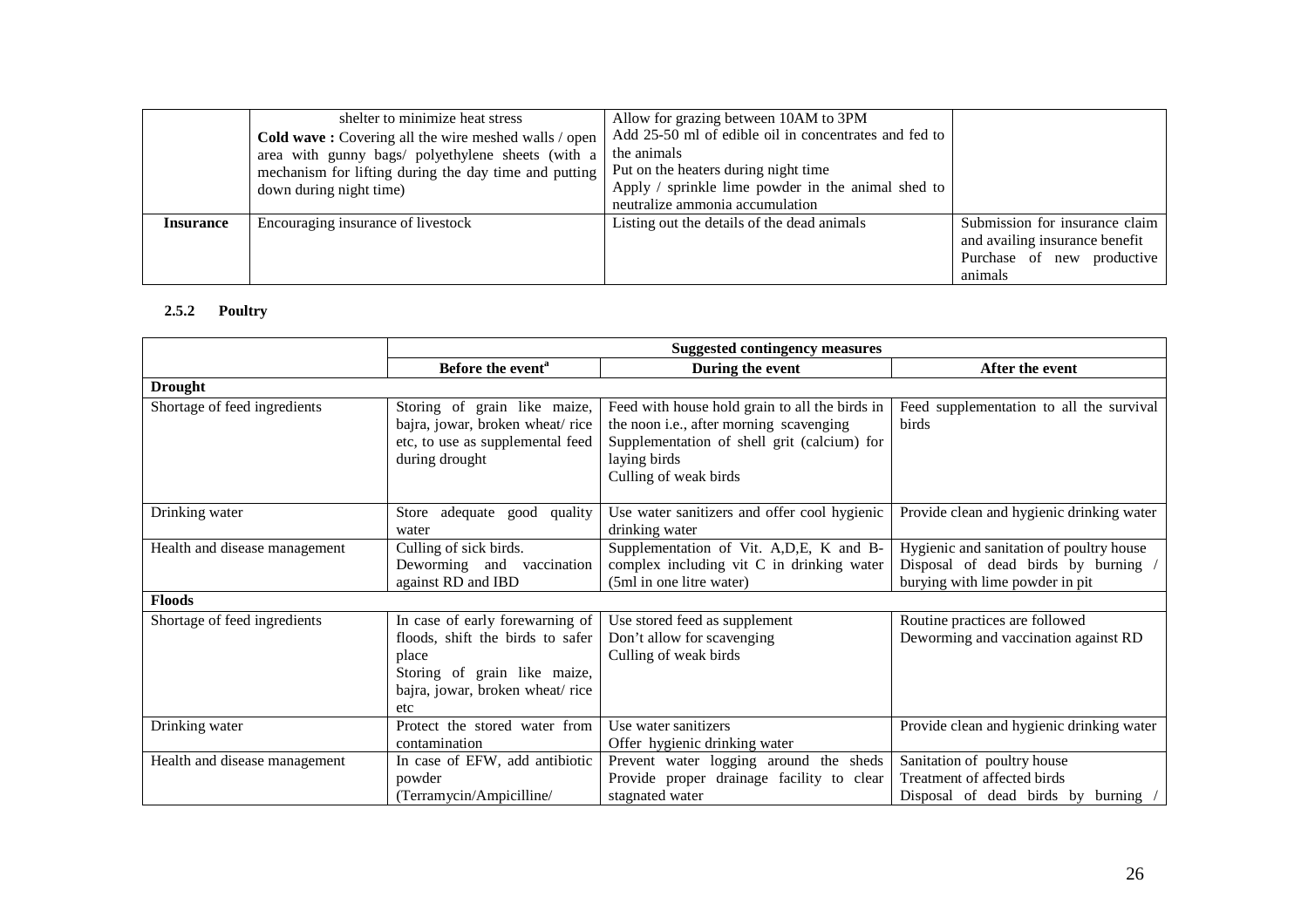|                                | Ampiclox etc., 10g in one litre)<br>in drinking water to prevent any<br>disease outbreak                                                          | Assure supply of electricity by generator or<br>solar energy or biogas<br>Sprinkle lime powder to prevent ammonia<br>accumulation due to dampness<br>Sanitation of poultry house                                                           | burying with line powder in pit<br>Disposal of poultry manure to prevent<br>protozoal problem<br>Supplementation of coccidiostats in feed<br>Vaccination against RD                                                           |
|--------------------------------|---------------------------------------------------------------------------------------------------------------------------------------------------|--------------------------------------------------------------------------------------------------------------------------------------------------------------------------------------------------------------------------------------------|-------------------------------------------------------------------------------------------------------------------------------------------------------------------------------------------------------------------------------|
| Cyclone                        |                                                                                                                                                   |                                                                                                                                                                                                                                            |                                                                                                                                                                                                                               |
| Shortage of feed ingredients   | In case of EFW, shift the birds<br>to safer place<br>Storing of grain like maize,<br>bajra, jowar, broken wheat/rice<br>etc Culling of weak birds | Use stored feed as supplement<br>Don't allow for scavenging<br>Protect from thunder storms                                                                                                                                                 | Routine practices are followed                                                                                                                                                                                                |
| Drinking water                 | Protect the stored water from<br>contamination                                                                                                    | Use water sanitizers<br>Offer hygienic drinking water                                                                                                                                                                                      | Provide clean and hygienic drinking water                                                                                                                                                                                     |
| Health and disease management  | In case of EFW, add antibiotic<br>powder in drinking water to<br>prevent any disease outbreak                                                     | Sanitation of poultry house<br>Treatment of affected birds<br>Prevent water logging around the sheds<br>Assure supply of electricity<br>Sprinkle lime powder (5-10g per square feet)<br>to prevent ammonia accumulation due to<br>dampness | Disposal of dead birds by burning / deep<br>burying with lime powder in pit<br>Disposal of poultry manure to prevent<br>protozoal problem<br>Supplementation of coccidiostats in feed<br>Vaccination against Ranikhet Disease |
| <b>Heat wave</b>               |                                                                                                                                                   |                                                                                                                                                                                                                                            |                                                                                                                                                                                                                               |
| Shelter/environment management | Provision of proper shelter with<br>good ventilation                                                                                              | In<br>foggers/water<br>severe<br>cases,<br>sprinklers/wetting of hanged gunny bags<br>should be arranged in the shed<br>Don't allow for scavenging during mid day                                                                          | Routine practices are followed                                                                                                                                                                                                |
| Health and disease management  | Deworming<br>and vaccination<br>against RD and fowl pox                                                                                           | Supplementation with house hold grain<br>Provide cool and clean drinking water with<br>electrolytes and vit. C<br>In hot summer, add anti-stress probiotics in<br>drinking water or feed                                                   | Routine practices are followed                                                                                                                                                                                                |
| <b>Cold wave</b>               |                                                                                                                                                   |                                                                                                                                                                                                                                            |                                                                                                                                                                                                                               |
| Shelter/environment management | Provision of proper shelter<br>Arrangement for brooding<br>Assure supply of continuous<br>electricity                                             | Close all openings with polythene sheets<br>In severe cases, arrange heaters in the shed<br>Don't allow for scavenging during early<br>morning and late evening                                                                            | Routine practices are followed                                                                                                                                                                                                |